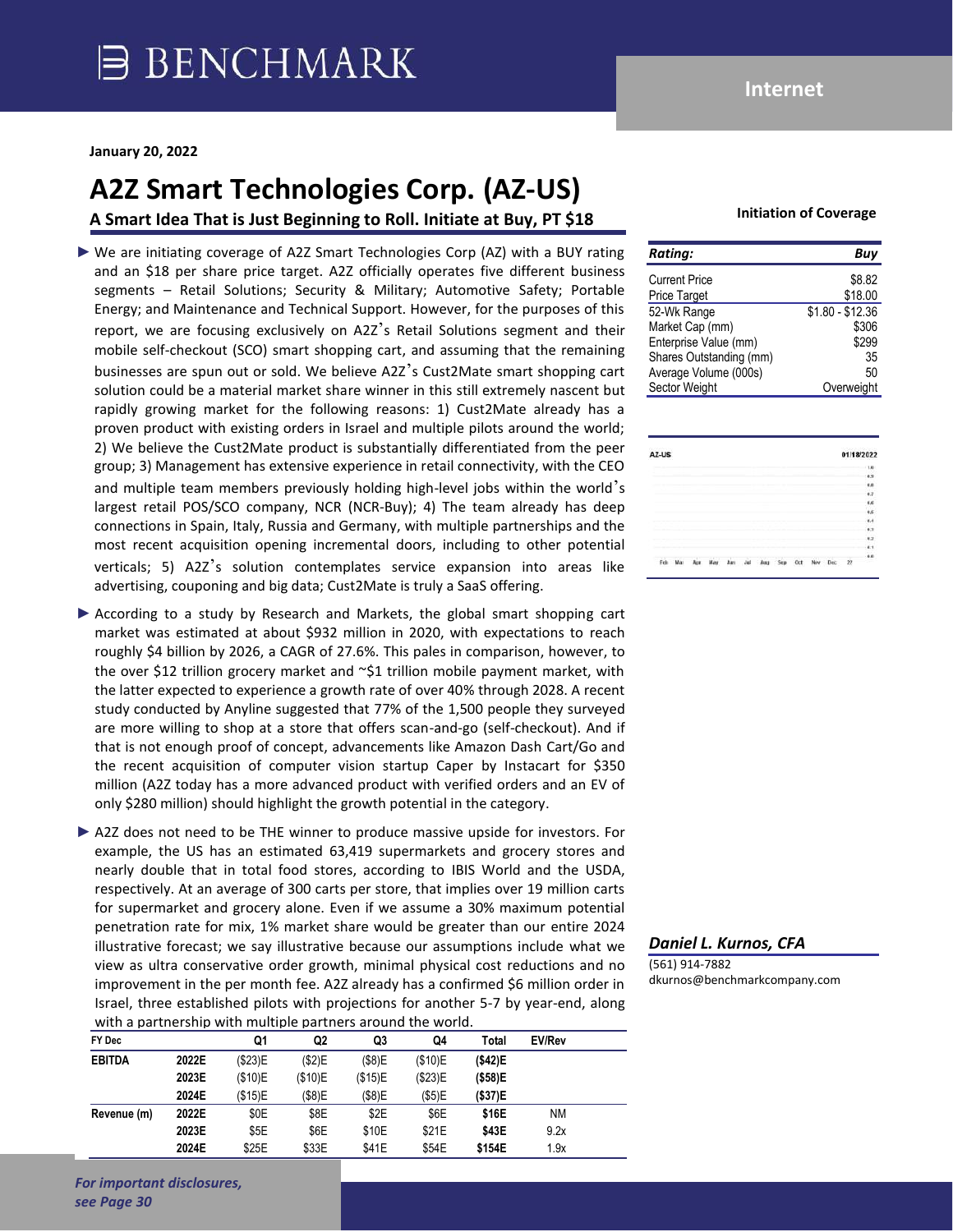## **Investment Thesis**

A2Z officially operates five different business segments – Retail Solutions; Automotive Safety; Portable Energy; Security & Military; and Maintenance and Technical Support. The first, second and fourth in that list are what we would consider the primary business units. On December 30, 2019, A2Z signed an agreement to purchase 19% of the shares of Cust2Mate Ltd, and on November 16, 2020, the Company exercised the Cust2Mate Option and purchased an additional 60.49% of shares. During 2020, the Company commenced the development of two products for the automotive market. A2Z has historically manufactured security and military robotics, mainly unmanned ground vehicles (UGVs). We suspect there could be incremental value unlock potential through sales or spins of all of these ventures but believe the greatest immediate business prospects lie within the Retail Solutions division and their efforts to participate in the rapidly growing smart cart market.

The move to reduce consumer friction in all aspects of the shopping journey has been a long, ongoing effort. While the smart cart market is still relatively nascent, the concept of scan or grab and go has been steadily building behind the scenes, with the headlines largely dominated by Amazon's just walk out technology (Go) and their more recent Dash Cart within their Amazon Fresh stores. We think the arrival of the next phase in awareness was trumpeted by Instacart and their \$350 million acquisition of competitor Caper, despite being what we view as an inferior product. The market appears primed and ready  $-$  SCO growth is already in the double-digits, mobile payment growth is forecast at over 40%, and multiple studies suggest that willingness to shop and basket size increase when stores offer this kind of technology. Given that the Cust2Mate team already has a background with NCR, the largest global player in SCO and POS, more doors are likely to open, while integration could be more seamless than the competitive peer group, giving A2Z an edge out of the box.

We think the Cust2Mate solution is one of the most technologically advanced on the market. Most competitor technologies are built on basic computer vision capabilities with a small bar and smallor-no screen. Weighing and security features can be erratic, charge times can be long, batteries bulky and functionality potential limited. Cust2Mate features a stackable, lighter-weight product with a much more robust recognition platform (for example, Caper's system only identifies some estimated 300 items with 80-90% accuracy, which can be an issue for both the consumer and store security) that leverages in-store wifi (ultimately 5G) and utilizes edge computing. We expect the capabilities will grow over time, especially as the Company considers ancillary revenue opportunities rather than just solving for the in-store friction point. Cost per cart is currently ~\$4,500 but a next-gen version is expected by year-end, and we project manufacturing costs will drop to \$2,000 or less within 1-2 years. In addition, the recent partnership with SensePass substantially expands the accepted payments capabilities, further reducing consumer and integration friction.

We are estimating A2Z can generate over \$15 million in their first revenue producing year (2022), with only ~\$2 million coming from SaaS/maintenance revenue. Based on publicly available estimates, this would be 50% greater than what Caper was generating prior to being acquired by Instacart for \$350 million. We see revenue scaling to over \$150 million in 2024, roughly evenly split between SaaS and hardware, based on just over 77,000 estimated cumulatively deployed units. The challenge is predicting timing (from pilot to deployment, order size, when SaaS fees begin, etc.), and so we have taken an ultra-conservative approach, assuming a maximum 60-day trial period, with carts deployed at the end of quarters, and no upside to our \$150/month fee, which we estimate could be more than double before assuming any benefit from ancillary opportunities like couponing, advertising or big data.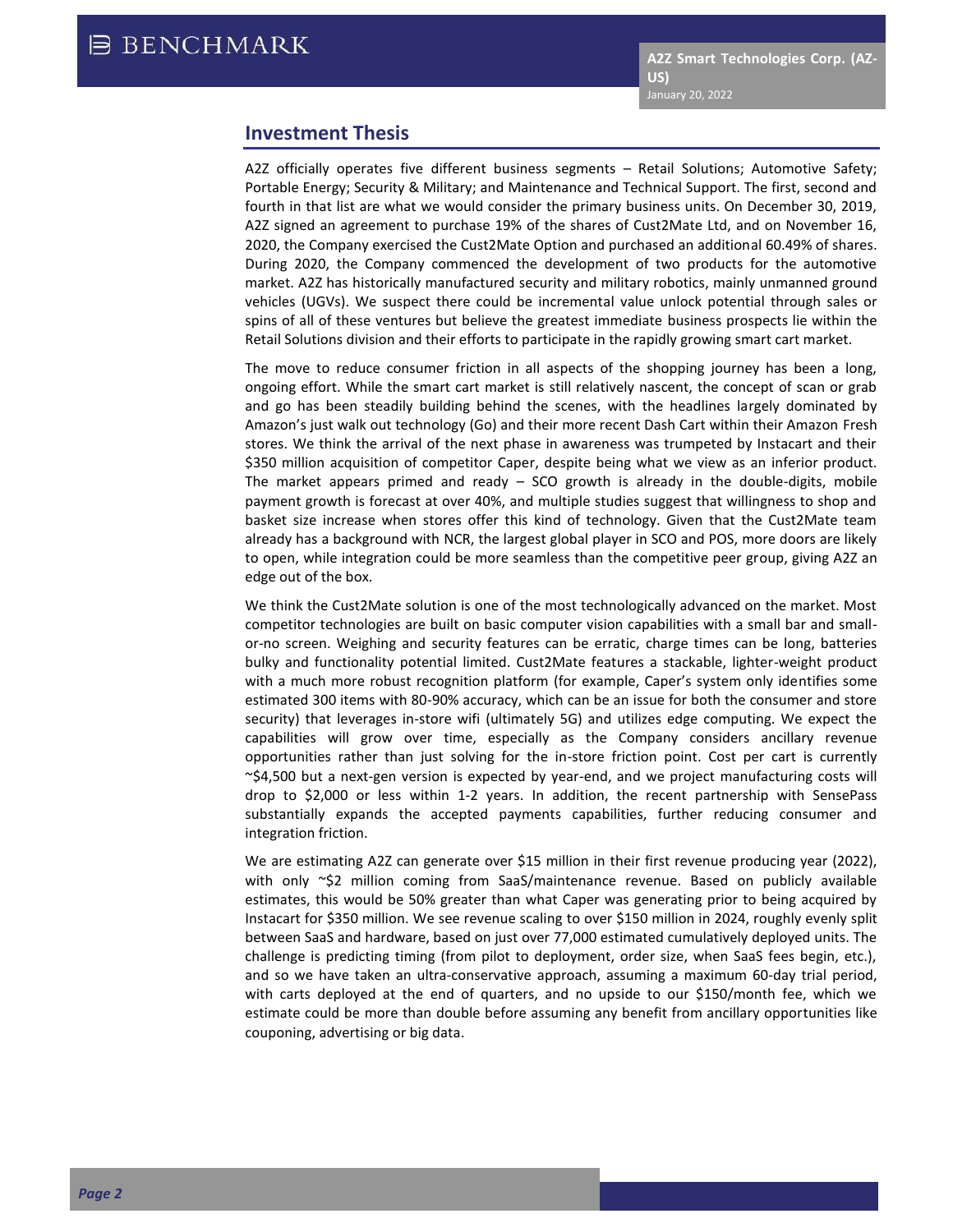## **Investment Risks**

We see a multitude of risks facing A2Z as they begin their journey in a relatively nascent marketplace. Although they already have one commercial order for \$6 million and three pilots signed, there is no guarantee that they will be successful in winning new business or expanding existing relationships. We think it is fair to say that the carts are still in the proof-of-concept stage and any major hiccup in performance or an inability to provide product could further hinder the growth trajectory.

There is also substantial competition in the space, with established big names and new startups entering on a regular basis. The Instacart-Caper deal provides immediate access to Instacart's retail network for one of their better-known competitors and could ostensibly make pitching new business more difficult. Meanwhile, Amazon has already developed a functional cashier-less store in Amazon Go, with substantial advancement of their own Dash Smart Cart solution as well. This puts two well-funded competitors at the center of the headlines and competitive universe, although we actually see Amazon as less of a competitive threat and acknowledge that the market is more than big enough to support multiple successful products.

COVID-19 has created substantial headwinds for the entire industry as well. To begin with, onpremise shopping has been drastically reduced, and there is likely a permanent impairment to that cohort given the rise in availability of online-to-door grocery delivery. Then there are the oft-quoted supply chain issues that have a compound effect – limited stock in-store, increased component costs and decreased component availability. Even having signed deals with a local manufacturer in addition to a broader deal with Flextronics, there is no guarantee A2Z will be able to secure sufficient product or deliver orders on time, which could also limit their ability to pitch new business.

Even with some initial wins on the books, A2Z is still effectively in start-up mode and will likely require additional capital infusions to fund growth. At a current cost of \$4,500 per cart and only a \$150 monthly fee, it will take both substantial time and scale to reach a profit inflection point. So far, the parent company has shown an exceeding willingness to fund operations, and we suspect there is substantial demand to be part of this growing story both within and outside of Israel. However, any limitations to funding would substantially curtail growth efforts and could derail operations entirely.

As is often the case in newly created, early-stage markets, valuation remains highly subjective. If public estimates are accurate, Caper was acquired by Instacart for ~35x revenue. We also believe Standard Cognition and Tracxpoint carry private valuations north of \$1 billion. However, there are no real public yardsticks by which to compare A2Z, and thus we are left to rely on an EV/Revenue multiple based off of a model that has a multitude of unknown variables around order size, timing and SaaS uplift. As such, equity performance will likely largely be more headline driven in the shortterm, with longer-term valuation depending heavily on the likelihood of successful penetration of the smart shopping cart market and any TAM expansion that occurs during the business case development.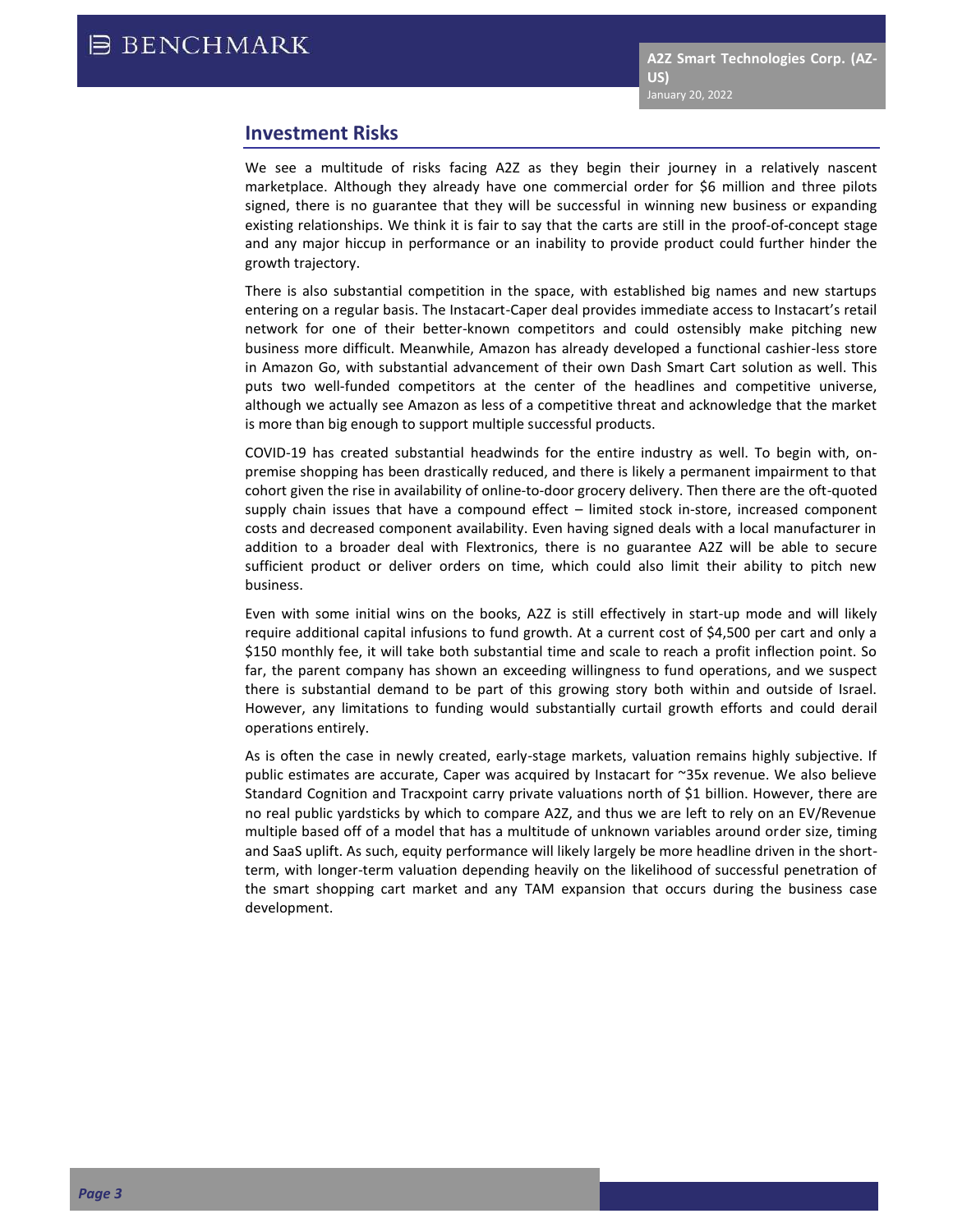### **Everything from A2Z**

A2Z deploys their technology in a multitude of markets and verticals. Historically specializing in military technology, A2Z has recently entered the civilian market. Their five main product areas are 1) Advanced retail solutions – revolutionizing in-store shopping via smart carts through their acquisition of Cust2Mate; 2) Defense Robotics – providing security and military grade unmanned ground vehicles (UGVs); 3) Automotive Safety – Eliminating the danger of fuel tank combustion in the event of a collision with their patented Fuel Tank Intelligent Containment System (FTICS); 4) Smart Energy Packs – serving multiple purposes in a safe, quiet and environmentally friendly way; and 5) Maintenance and Technical Support.

While we do believe that any of the above could be of material value in their own right, the recent acquisition of Cust2Mate has created what we believe to be the most tangible, near-term opportunity. Most likely we will see the other parts of the business either spun-off or sold in the coming quarters. For the purpose of this report, we will consider those segments as discontinued operations and will be focused entirely on their developing smart cart technology, which stands as the basis for our valuation and investment thesis, with the remaining segments considered free incremental optionality.

#### **Getting Smarter**

In an age where it seems almost everything has become "smart," from smart phones to smart homes, it seems the time has come for the age-old shopping cart to enter the  $21<sup>st</sup>$  century. While this is still a relatively nascent concept and market, there is a small handful of larger players, along with an increasing, albeit still modest, number of start-ups, launching pilot programs with grocery chains around the world. As with all things commerce related, the goal is to enhance the customer shopping experience by providing a simple, secure and efficient method to shop – no more unloading and reloading at the register, no more waiting in line, and perhaps even a chance to save the consumer some money. According to a study by Research and Markets, the global smart shopping cart market was estimated at about \$932 million in 2020, with expectations to exceed \$1 billion in 2021 and reach roughly \$4 billion by 2026, growing at a CAGR of 27.6%.



#### **Figure 1: Global Smart Cart Market**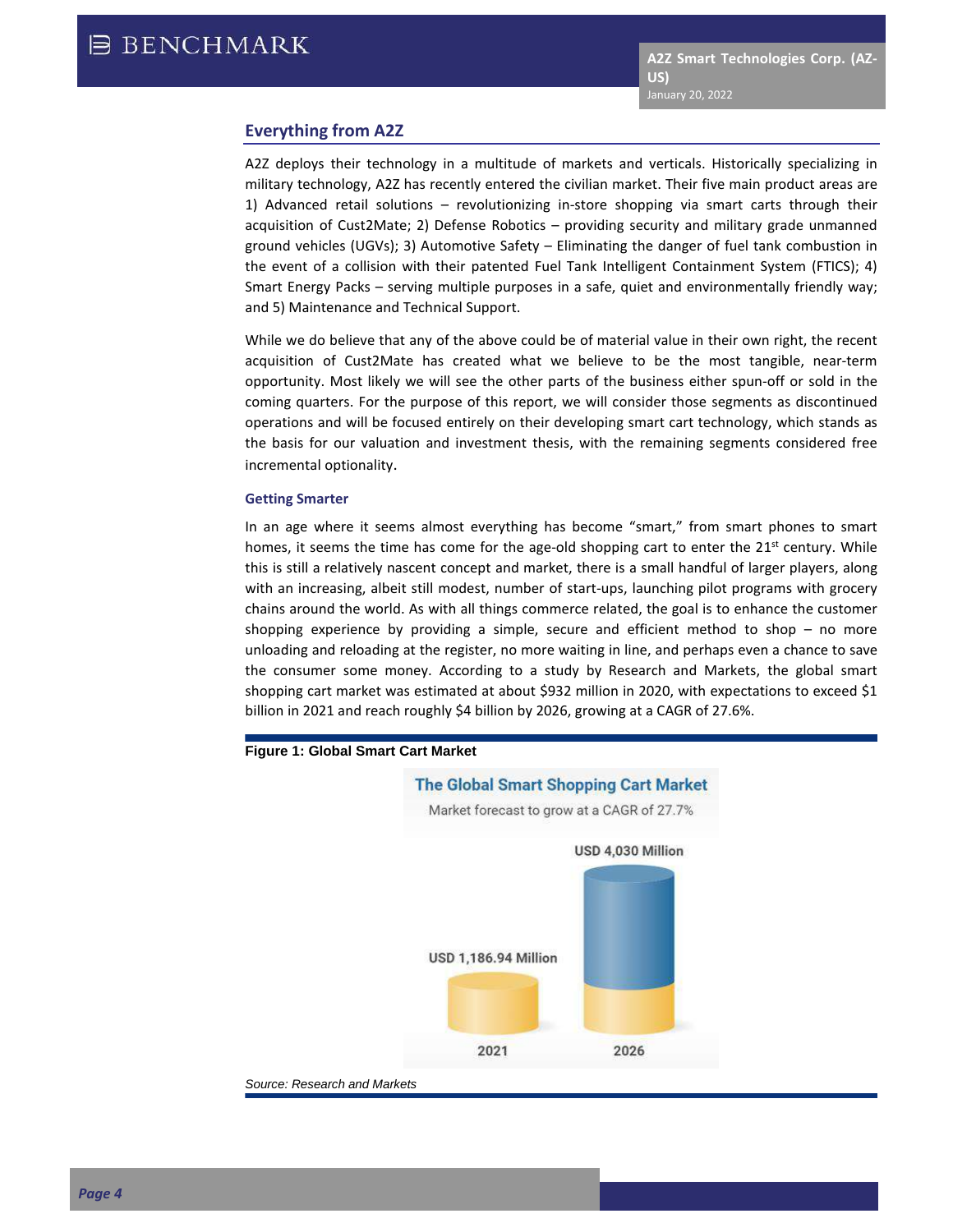#### **Cust2Mate**

On December 30, 2019, A2ZAS signed an agreement to purchase 19% of the shares of Cust2Mate Ltd., and on November 16, 2020, the Company exercised the Cust2Mate Option and purchased an additional 60.49% of shares. Cust2Mate intends to become the leading mobile checkout system in the international market, providing a solution to the hassles of shopping for both consumers and retailers. Utilizing their smart shopping cart, the consumer can shop while simultaneously ringing up their own groceries (a screen/scale combination with embedded computer vision further reduces friction while enhancing security), pay right on the cart and walk out of the store without ever waiting in line or loading and unloading groceries at checkout. The on-cart screen also allows for a personalized shopping experience and digital coupons, resulting in a happier customer, increased loyalty, savings to the consumer and increased revenue. The use of smartphones on premise continues to rise exponentially, and the grocery store is no exception, whether consumers are trying to find sales, budget or take advantage of the loyalty rewards through grocers 'loyalty apps. A study conducted by Anyline found that 79% of consumers shop with their phone in hand, within reach or easily accessible. A2Z's aim is to make their smart cart as ubiquitous as the handheld devices that fuel the data and payments behind it.

#### **Figure 2: Cust2Mate Smart Cart Overview**



#### *Source: A2Z Investor Presentation*

Cust2Mate is a highly innovative, end-to-end solution that enables shoppers to enjoy significant savings in time and reduce their overall purchase costs. For the retailer, it creates business intelligence and big data relating to the shoppers 'in-store behavior and can be used to create personalized experiences for the consumer, ultimately driving revenue, enhancing shopper loyalty and creating a better shopping experience. Cust2Mate uses proprietary data gathering technology to adapt to changes in the traditional shopping marketplace, utilizes safe and secure connectivity services, either on the customer's intranet or via a secure cloud based third-party solution, and a smart agent to help retailers manage their stores at all operating levels, helping them predict likely outcomes of sales/coupon and special offers targeted to the individual store or consumer.

#### **Figure 3: Cust2Mate Smart Cart Key Features**



*Source: A2Z Investor Relations*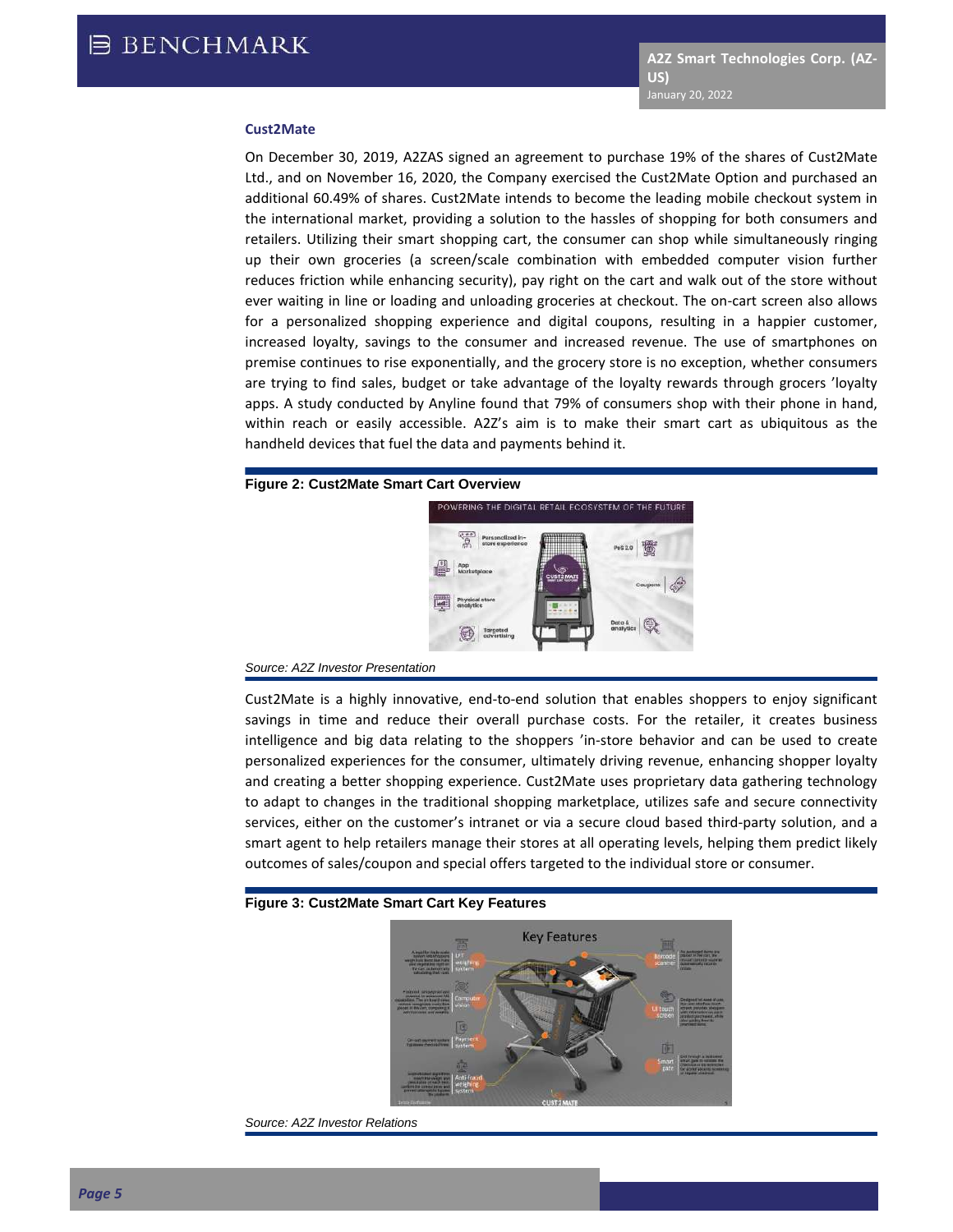As of now, the standard Cust2Mate smart carts are all made to look the exact same way, as shown in the figure above and the real pictures in the figures on the ensuing page. But what if certain grocery stores need or want certain customization? Or, perhaps more importantly, what if A2Z wants to target additional verticals that would inherently have different feature needs and basket size – home improvement stores, department stores, pharmacies, etc. could all be possible targets. Our base case scenario assumes 60,000 orders in 2024, but we suspect that number could prove highly conservative, not just from the grocery vertical alone, but by increasing their exposure to adjacent opportunities.

With the recent acquisition of Isramat, an Israeli-based manufacturer of precision metal mechanic parts, A2Z gains the vertical integration needed in certain manufacturing capabilities to enter these new retail markets. This will also allow the Company to bring manufacturing to scale to meet the growing demand of smart carts as well as reduce production costs, provide enhanced margins, and enable them to realize supply chain and logistics benefits.

Isramat has 42 full-time employees, with a 5,600 square foot manufacturing facility in Holon, Israel. According to the company website, this facility houses 20 CNC Swiss-type lathes that allows them to produce complex and precise parts with a precision level of 1 micron meter, 32 high precision automatic Swiss-type lathes that allow them to produce parts with a precision level of 10-micron meters, and their product design & engineering services departments with more than 40 years of experience. For the year ended December 2020, Isramat had revenues of approximately \$5.6 million, net profit of \$1 million and current assets of approximately \$3.3 million. Total consideration for the deal is approximately \$3 million, with \$0.9 million in cash and the remaining \$2.1 million in equity consideration. We are assuming that A2Z will be able to maintain Isramat's fairly stable revenue contribution while also obtaining substantial synergies and TAM expansion, although we are not including the revenue explicitly in our quarterly forecast until we have a clearer picture of the go-forward ramifications.

The smart cart market is still in its relative infancy. To date, there have been a few successful pilot programs across the universe of A2Z and their competitors, with A2Z winning a commercial order and Caper being acquired by Instacart, but there are few, if any, fully integrated stores. In 2021, A2Z announced multiple partnerships, making significant progress towards getting their smart carts up and running in some of the largest supermarkets around the world. Here is where the story stands today:

- A commercial purchase order was received for its Cust2Mate product from a leading Israeli supermarket chain during the first quarter of 2021, with the expected roll out scheduled to commence during the fourth quarter of 2021 and persist through to the end of 1Q22/early 2Q22.
- A Cust2Mate pilot project with the largest hypermarket chain in the Middle East was initiated. The integration process is almost complete, but due to Covid-19, the physical delivery of the units is due to commence in the coming months.
- A2Z signed a manufacturing contract with AVCO Systems Integrations Ltd to begin the initial manufacturing of A2Z's Cust2mate smart shopping carts.
- A2Z subsequently signed an agreement with Flex, a global diversified manufacturer, for the production of its Cust2Mate smart carts for the retail industry, providing enhanced batching and scale.
- A2Z signed a distribution agreement with POLIT100 for the promotion, distribution, and service of the Company's Cust2Mate Smart Shopping Carts throughout Italy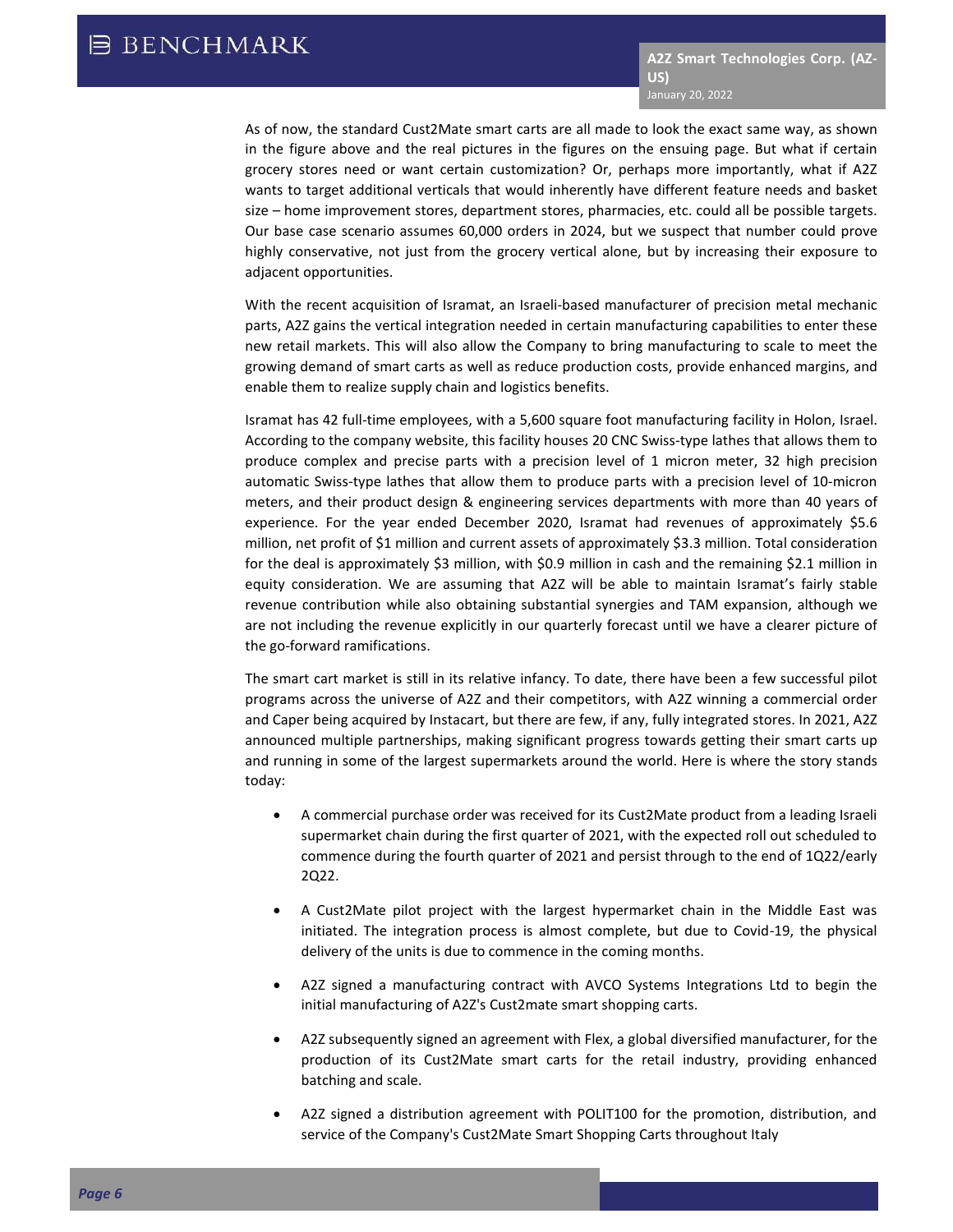## **B BENCHMARK**

- A2Z was selected by a leading grocery chain in Mexico to pilot their SCO solution. The retailer has over 250 stores and the pilot is expected to commence in Q1 2022.
- A2Z signed a sales partnership agreement with Tulik Sky to support the Company's expansion of its Cust2Mate smart cart Platform in North America.
- Following the above, the Company announced a pilot program with Morton Williams Supermarkets, a leading upscale grocery store chain, operating 16 stores in the New York metropolitan area. The 60-day pilot program will employ 50 Cust2Mate smart carts at two of the chain's locations.
- A2Z signed a partnership agreement with "Conect Are Us" for the sales, distribution and service of the Company's Cust2Mate Smart Shopping Carts throughout Spain.
- A2Z began integrating AI from Edgify, for detection of non-barcoded items (fruits and vegetables). Edgify's software provides a 99.98% accuracy and will be in all its carts outside of Israel.
- A2Z launched a new remote attendant system for its Cust2Mate Smart Shopping Carts. The SaaS, IoT system will help store employees to monitor and assist customers shopping in the store via the cart's location and provide valuable business intelligence to store management
- A2Z announced their second US pilot program for its Cust2mate smart carts with Evergreen Kosher Market in New York and New Jersey.
- On January  $4<sup>th</sup>$ , A2Z successfully concluded a NASDAQ uplisting and began trading on January 5<sup>th</sup> under the ticker AZ.
- Most recently, A2Z partnered with SensePass, a digital payment Network, which enables customers to pay seamlessly with a digital wallet app, using a PIN pad and contactless pad for frictionless, on-cart, self-checkout. The acquisition of Isramat is detailed above.

#### **Figure 4: Smart Cart in Use**



*Source: A2Z*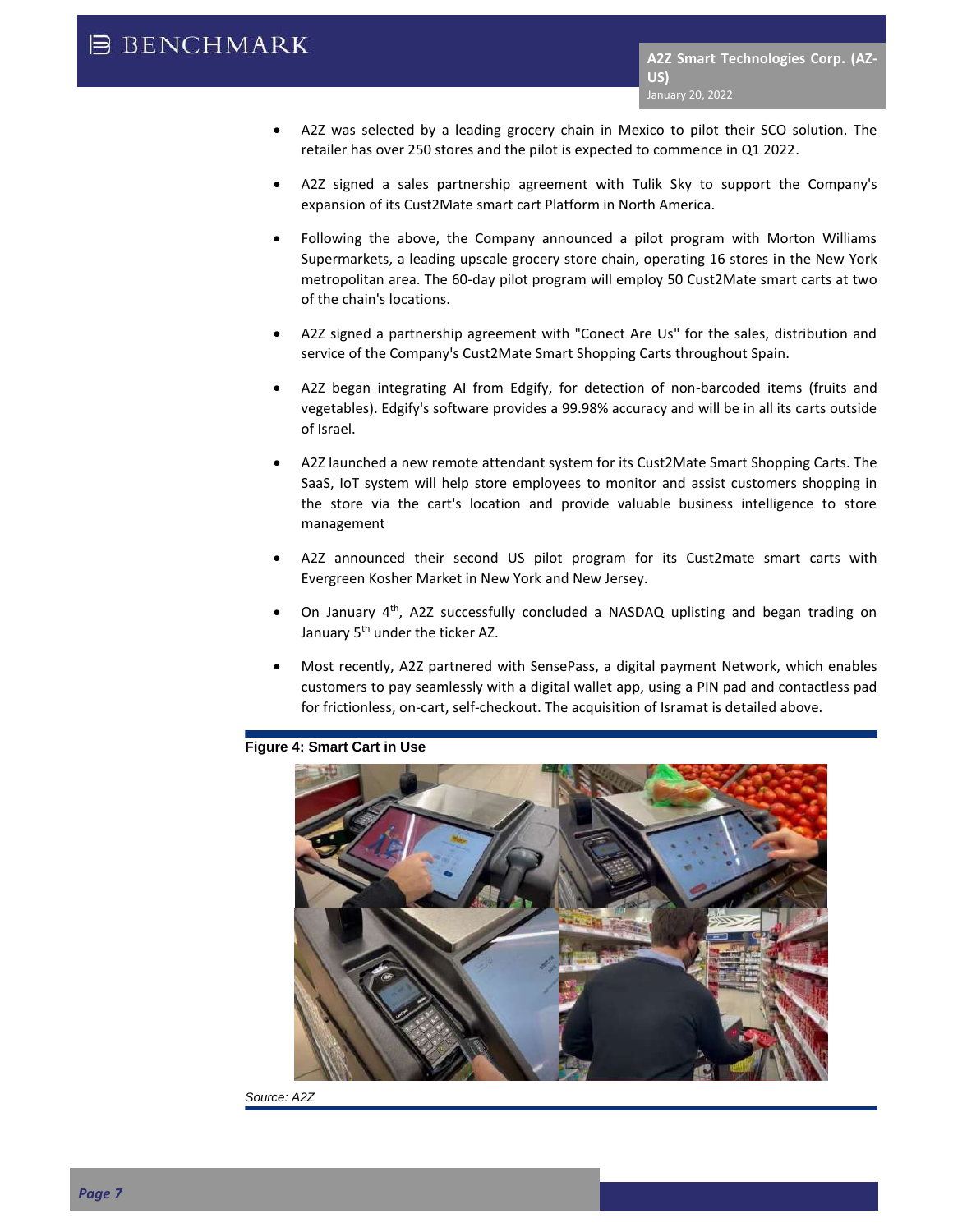#### **Supermarket Opportunity**

Grandview Research estimates the global food & grocery retail market size was worth \$12.3 trillion in 2020 and is anticipated to reach \$17.3 trillion by 2027, resulting in a CAGR of 5% over 2021-2027. Rising disposable income and affordability, along with rapid urbanization, have been driving the market across the globe. Also, more middle-income consumers have been raising the demand for quality consumables and grocery retail in developing nations. Furthermore, home delivery and online ordering offered by most supermarkets has become an extremely popular option for those consumers pressed for time or uncomfortable at the grocery store with the current state of the pandemic. It is estimated that in 2021 and 2022, grocery stores will offer between two and four delivery options to customers. Online ordering is one option that many retailers are increasingly thinking about due to its convenience since COVID.



Consumer expectations are higher than they have ever been before. A safe, clean and reliable supermarket must be the norm, and it is becoming more evident to store owners that they will have to step up their game to survive. Words like quick, efficient, and up-to-date technology are how the store needs to be seen. High customer service levels used to be a nice thing to have, but now it is a necessity if stores want to grow. In a study conducted by Service Channel, they noticed that over one-third of shoppers reported that a grocery store they recently visited did not measure up to their standards. That means a majority did not have speedy checkouts, organized shelves, and even clean bathrooms.

The most significant trend we see in the grocery retail industry is grocery stores using technology to improve efficiency, reduce waste, and increase profit. A recent study conducted by Anyline suggested that 77% of the 1,500 people they surveyed are more willing to shop at a store that offers scan-and-go (self-checkout). When asked what they prioritize when shopping in store, their first priority was speed of the shopping trip (32%), second was an independent and autonomous shopping experience (27%), and lastly, only 16% of shoppers prioritized interacting with retail workers when going into a brick-and-mortar store, which indicates a growing consumer acceptance of in-store technologies. Grocery automation software, updated POS, mobile grocery apps, kiosk ordering and, most importantly, self-checkout are the future of in-store retail shopping – this is where A2Z is looking to capitalize; A2Z believes they can be in 50% of all the major retail chains around the world.

*Source: Grandview Research*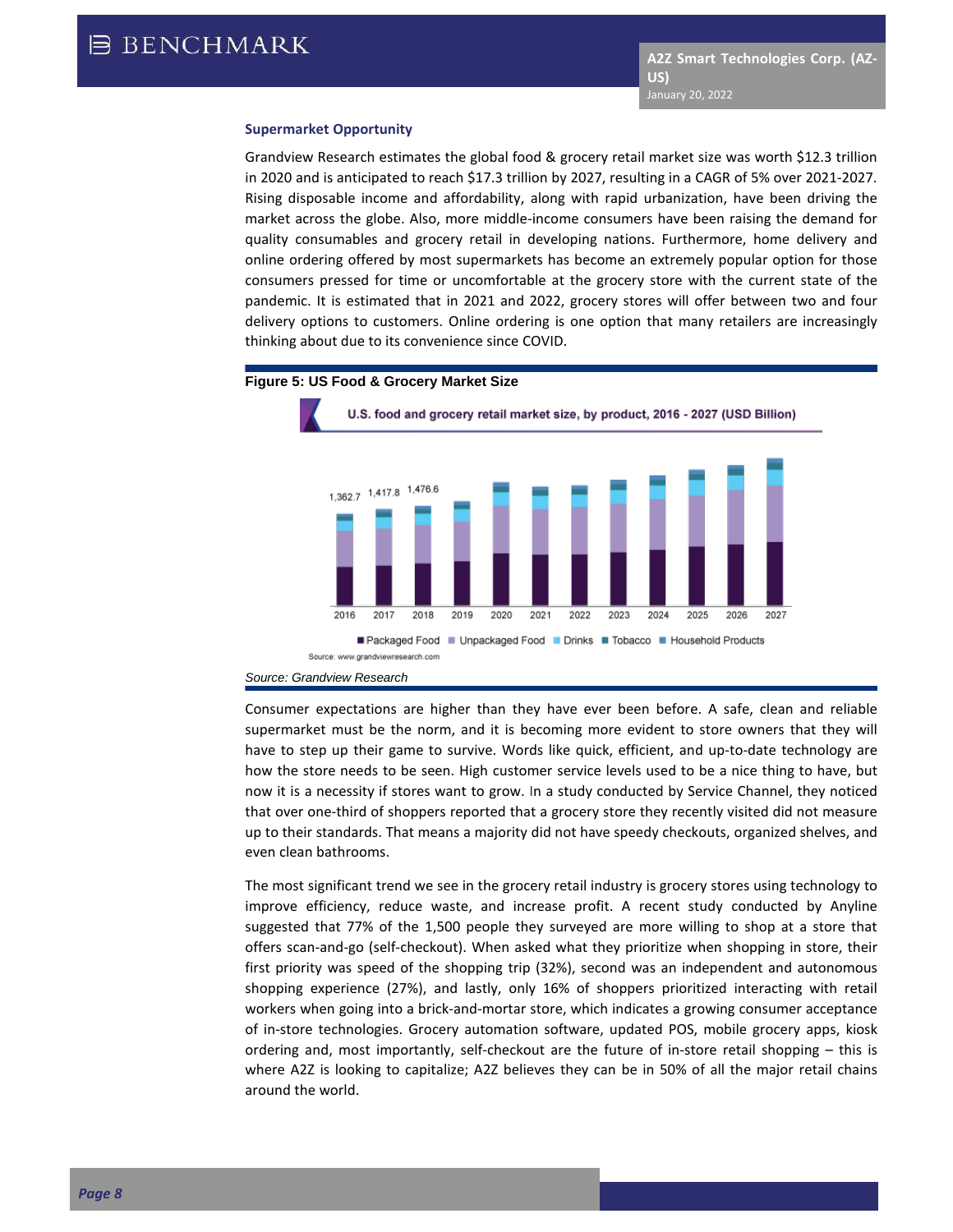#### **Sizing the Global Basket**

Without going into lengthy detail, if A2Z can bring their Cust2Mate carts into new verticals, this could significantly increase their TAM. For simplicity, to help understand the increased TAM, the following facts are based on the US only, but this is a global company, with global sales, so our hope is the rest of world is seeing similar or better retail trends. According to the Bureau of Labor Statistics, as of Q3 2020, there were 1,045,422 retail establishments in the US, up 4,801 versus Q2 2020, representing the highest establishment count in the last decade despite the pandemic. A study by NRF helps confirm this, showing that retail sales have grown by almost 4% annually since 2010, and as we emerge from pandemic, retail is growing at levels not seen in over 15 years. Retail sales grew an estimated 6.7% in 2020, well above the five-year average of 4.4%. NRF forecasts that sales will have grown between 10.5% and 13.5% to more than \$4.4 trillion in 2021.

#### **Figure 6: Annual Retail Sales and Growth**



#### *Source: NRF*

#### **Eating Up the Competition**

The Food Institute reports food retailers comprised 17% of the merger and acquisitions in a given year. Notable deals of the recent year include United Natural Foods acquiring SuperValu, Lidl making a deal for Best Markets, Walmart's majority stake in Flipkart, Spartan Nash's deal for Martins, the acquisition of Safeway by Albertson's, the acquisition of Delhaize by Ahold and Amazon acquiring Whole Foods. Over 300 food industry mergers and acquisitions were recorded in 2019 alone. Take the US for example – in 2018, retail grocery store count declined by 2.5%, and industry experts are expecting the trend will continue at the same level or faster in the next five years. Food Partners reports the number of supermarket bankruptcies has remained steady over the past couple of years, but it ticked higher in 2018. Since 2010, five companies with more than 100 stores have filed for bankruptcy — A&P, Fresh & Easy, Haggen, Southeastern Grocers and Tops. In order to avoid this fate, small and medium size chains are increasingly turning to advanced technologies such as smart carts to entice the consumer back to the store and reduce friction once there. We will discuss the US opportunity later in this report as, while it is large, we see a greater likelihood of material international near-term success.

#### **Figure 7: Top Grocers by Market Share**



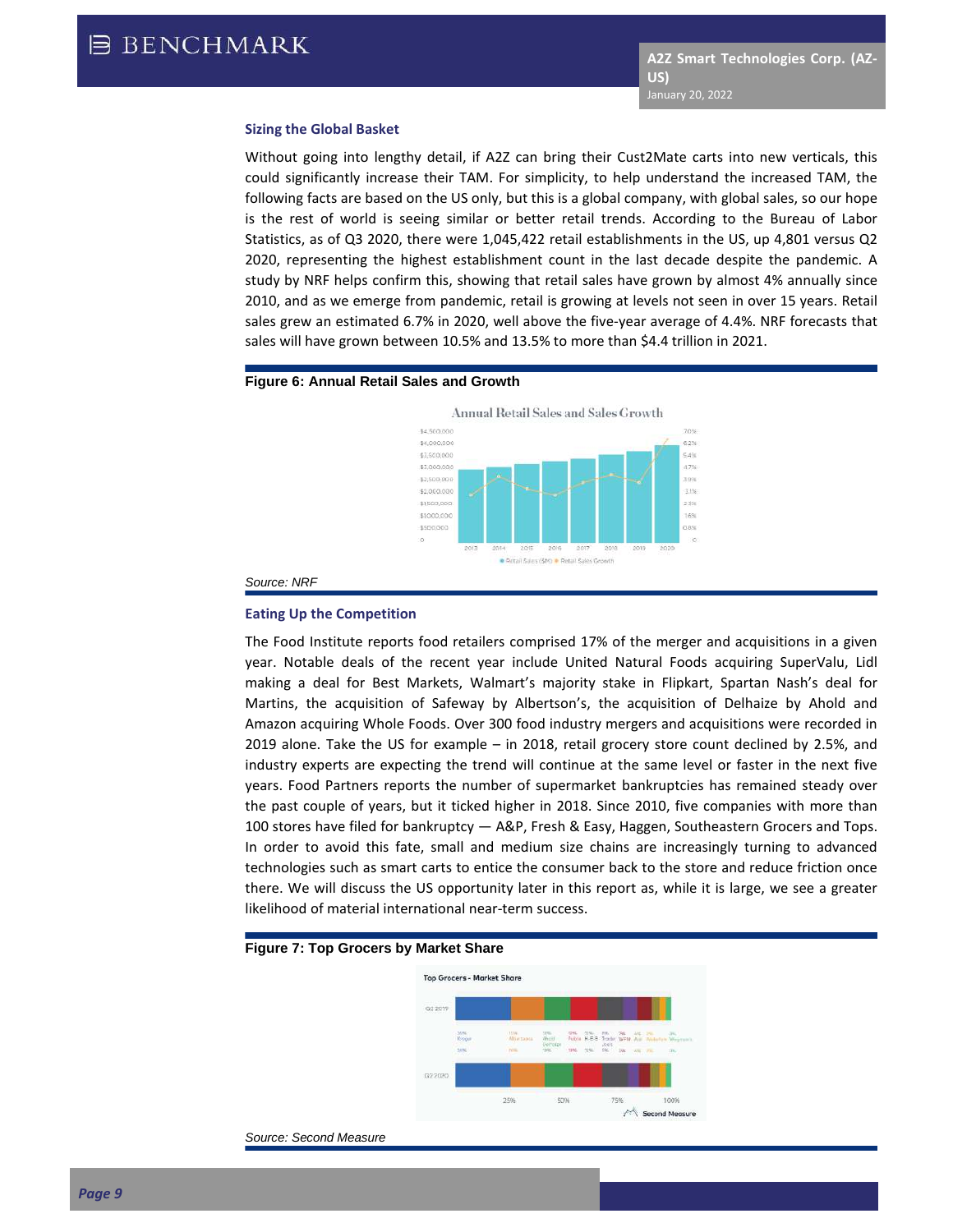#### **Going Global**

#### **Israel**

Although only 14% larger than the size of the state of New Jersey with a population of about nine million, it only seems fitting to begin the international conversation with the country where Cust2Mate received their first commercial order, validating the proof of concept. According to MarketResearch.com, the Israeli food & grocery retail market had total revenues of \$43.8 billion in 2020, representing a compound annual growth rate (CAGR) of 4.5% between 2016 and 2020. The food segment was the market's most lucrative in 2020, with total revenues of \$33.7 billion, equivalent to 76.8% of the market's overall value. The value of the Israeli food and groceries market grew by 6.5% in 2020 as a result of the COVID-19 pandemic, with increased demand driven by precautionary buying and a spending shift from foodservice channels. In 2020, over 65% of the sales of the total retail market were from supermarket chains, with the top three leading supermarket retailers accounting for over half of the market.

#### **Figure 8: Israel – Quick Facts**

#### **Ouick Facts CY 2020 Imports of Consumer-Oriented** Agriculture<sup>3</sup> (Smillion) \$3,598 (2019 data)

#### **Top Trends:**

Milk alternatives, Protein-enriched products, Organic, Vegan, Premium, Gluten-free, Online food shopping, Home cooking and baking, Home delivery and Private label.

### **Top Host Country Food Retailers**

Shufersal, Rami Levi - Hasikma Distribution, Merav-Mazon Kol/Osher Add, Dor Alon Israel Ltd, Yochananof, Kol-bow Chazi Hinam, Victory, Freshmarket and Tiv Taam.

#### **GDP/Population 2020**

Population (millions): 9.34 (as of April 2021) GDP (billions USD): \$385 (calculated value) GDP per capita<sup>4</sup> (USD): \$40,800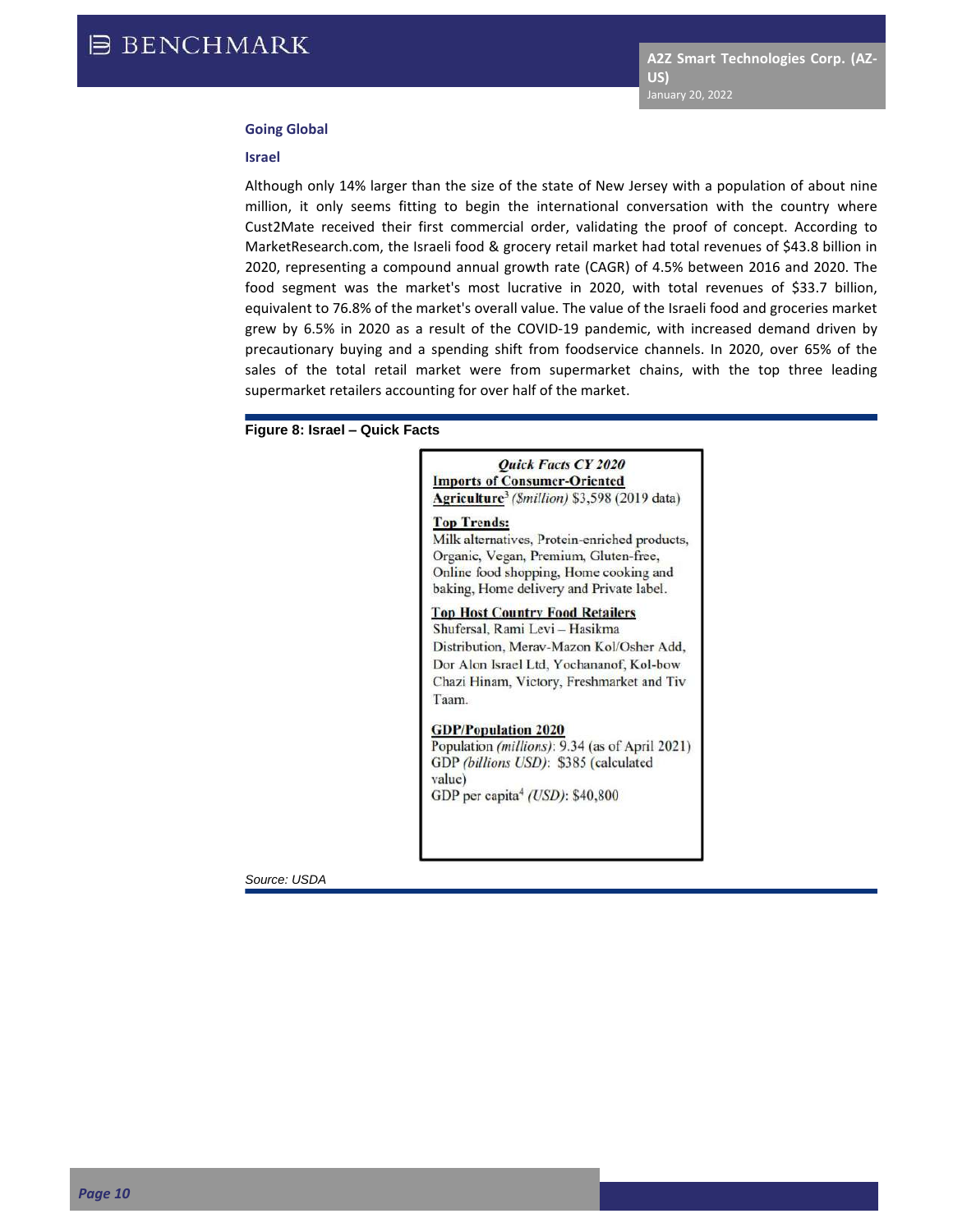#### **Mexico**

A2Z plans to launch a pilot in Mexico, the  $10<sup>th</sup>$  largest country in the world by population, in Q1 of 2022. According to the Mexican Association of Nationwide Retailers (ANTAD), there are 33 supermarket chains, with 3,227 stores, 2,365 department stores, and 53,793 specialized stores throughout the country. Still, nearly 50% of the retail market is covered by informal establishments, such as mobile street vendors and open public markets, which traditionally distribute local, domestic products. ANTAD also reports that retail sales keep a steady growth pace of around 7.8% per year.

Traditional trade (public markets, mom & pops, wet markets) remains important in Mexico due to its convenience and tradition, mainly for the middle and low-income population. Separately, Mexican retailers are adopting an omnichannel strategy to maximize the consumer experience and improve their services at different points of sale. It is common in Mexico to find physical stores and digital platforms. Some retailers are adapting the size of their stores according to each niche market needs.





#### *Source: USDA*

In 2018, supermarkets were only 13% of retail sales in the country, while there is a large piece of the Mexico market that may never be reachable due to the traditional markets and corner stores in Mexico that made up 59% of retail sales in 2018. On the conservative side, if we are just using the 33 supermarkets with 3,227 stores – if A2Z can get 50% penetration, with 100 carts per store, charging \$150 per cart per month (\$1,500 down payment) – that gives us total revenue coming from Mexico of over \$25 million per month on the low end. If we use 300 cart per store, which management has suggested would be considered full penetration, Mexico could generate over \$80 million per month. Alternatively, even just a 5% penetration level would yield a range of \$2.5-\$8.0 million/month.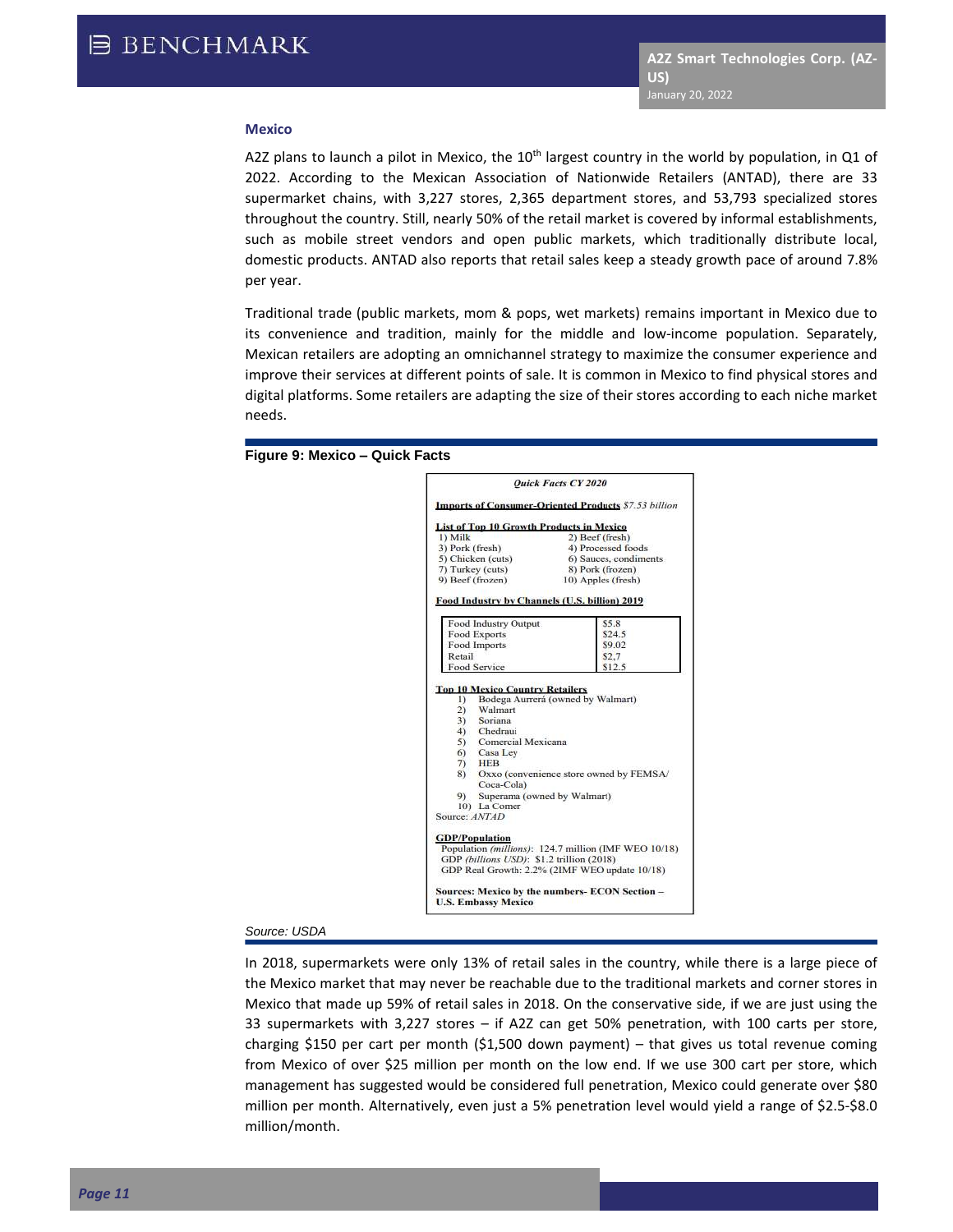#### **Thailand**

Thailand is the world's 20<sup>th</sup> largest country by population and Southeast Asia's second largest economy, with a 2020 Gross Domestic Product (GDP) of \$502 billion. Supermarkets are highly competitive and are concentrated in Bangkok and in other major provinces such as Chiang Mai, Phuket, Chonburi, and Nakorn Rachasima. Thailand's supermarket segment has many players including Central Food Retail (Central Food Hall and Tops Supermarket), MaxValu, The Mall Group (Gourmet Market and Home Freshmart), Villa Market, UFM Fuji, and Foodland. Middle to high income consumers remain the key target segment for supermarkets, driven by a desire for premium products and services. It is estimated that the average sales per square meter of supermarket was \$291 per month in 2020, a 15% decrease from the previous year.

Rapid growth in smartphone penetration, the growing awareness of technology in the young and tech-savvy population, and rising internet penetration has allowed Thais to access the internet at their convenience and at faster speeds. The increased access to the internet has driven more growth in the retail online market. COVID-19 transformed consumer behavior and accelerated the growth of online grocery purchases. People are demanding more convenience and speed from their products and services. The demand for online purchases pushed grocery retailers to quickly launch or expand their technology offerings when the pandemic first started.

The nine major supermarket brands have 387 supermarkets within Thailand. Applying the same logic as Mexico, Thailand can generate revenues from \$3 million (100 carts/store) to \$9 million (300 carts/store) per month. Pilots will be starting in Thailand in Q1 of this year, most likely by next month, and we are already hearing Thailand chains are asking for carts.



#### **Figure 10: Thailand – Quick Facts**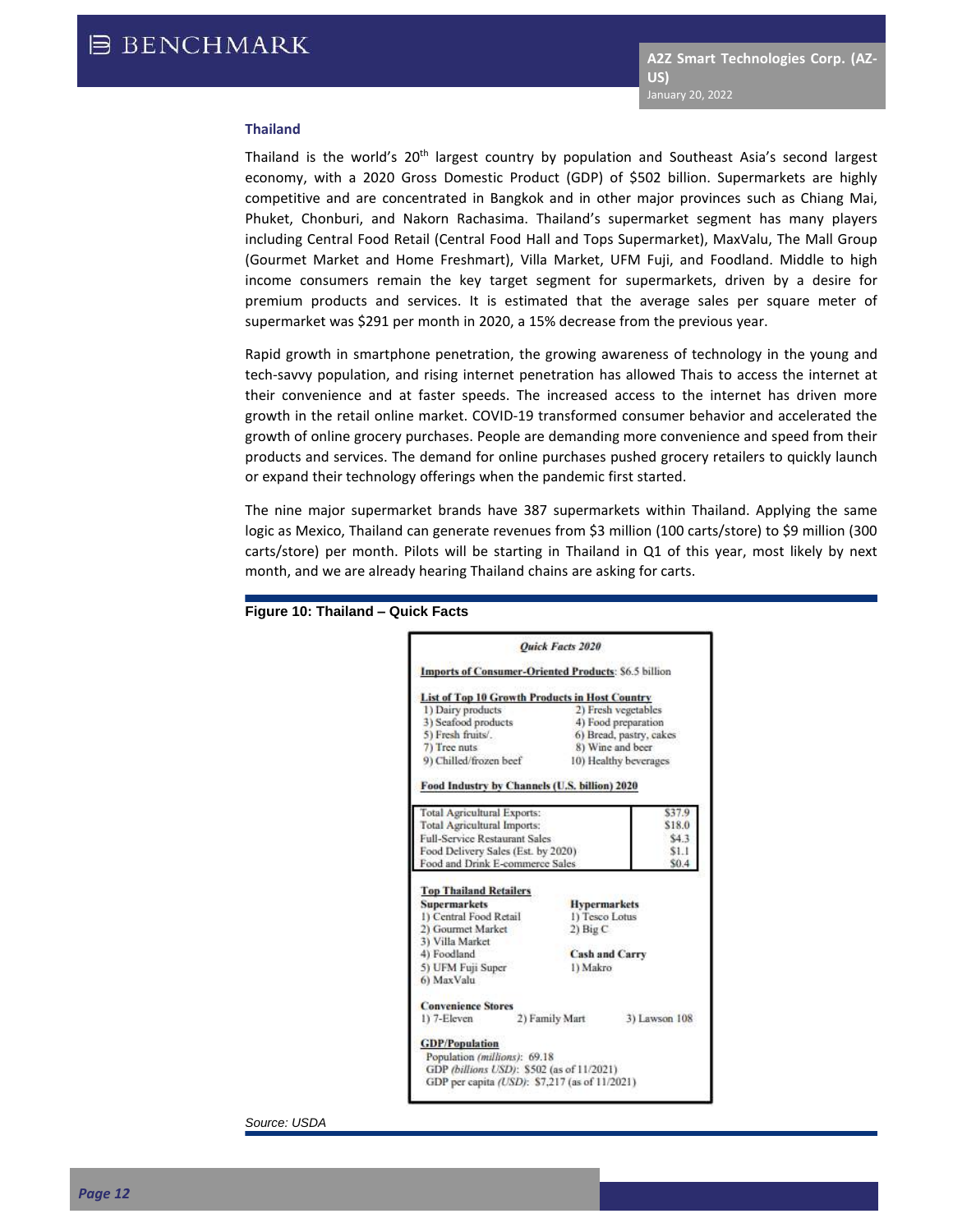#### **Italy**

Italy is the world's 23<sup>rd</sup> largest country by population and is on the list for A2Z to launch a pilot phase of their Cust2Mate shopping cart. A2Z already announced a partnership with POLIT100 to bring their smart carts into Italy and we expect to see a pilot launched sometime in Q1 or Q2 this year. We suspect additional partnerships in the region could lead to TAM expansion as well.

The Italian food retail industry is highly diversified. Hypermarkets, supermarkets, convenience stores, major discount stores, and specialized stores coexist with traditional corner grocery stores and open-air markets similarly to what we saw earlier in the report with Mexico. Italy's food retail sales reached \$175 billion in 2020, up 5.6% y/y. While online grocery shopping grew by 134.4%, increased sales were also registered in discount stores (+8.7%), supermarkets (+6.8%) and grocery retailers (+5.6%). Conversely, sales in hypermarkets (-3.4%) were penalized by the closure of shopping centers during COVID-19 lockdown.

In Italy, the distribution of supermarkets can be related to the distribution of its population. Lombardy, the region with the highest population, took the lead with 1,168 stores as of June 2020. Sicily followed with 883 supermarkets, while Lazio ranked third with 853 supermarket and so on (chart below).

Through data provided by the USDA, there are about 9,090 supermarkets in Italy. Again, applying the same logic as previous countries earlier in the report, Italy could generate anywhere from \$68 million to over \$200 million in revenue per month, or still \$7-20 million per month at just 5% penetration. Pilots should be underway shortly and we will be following closely.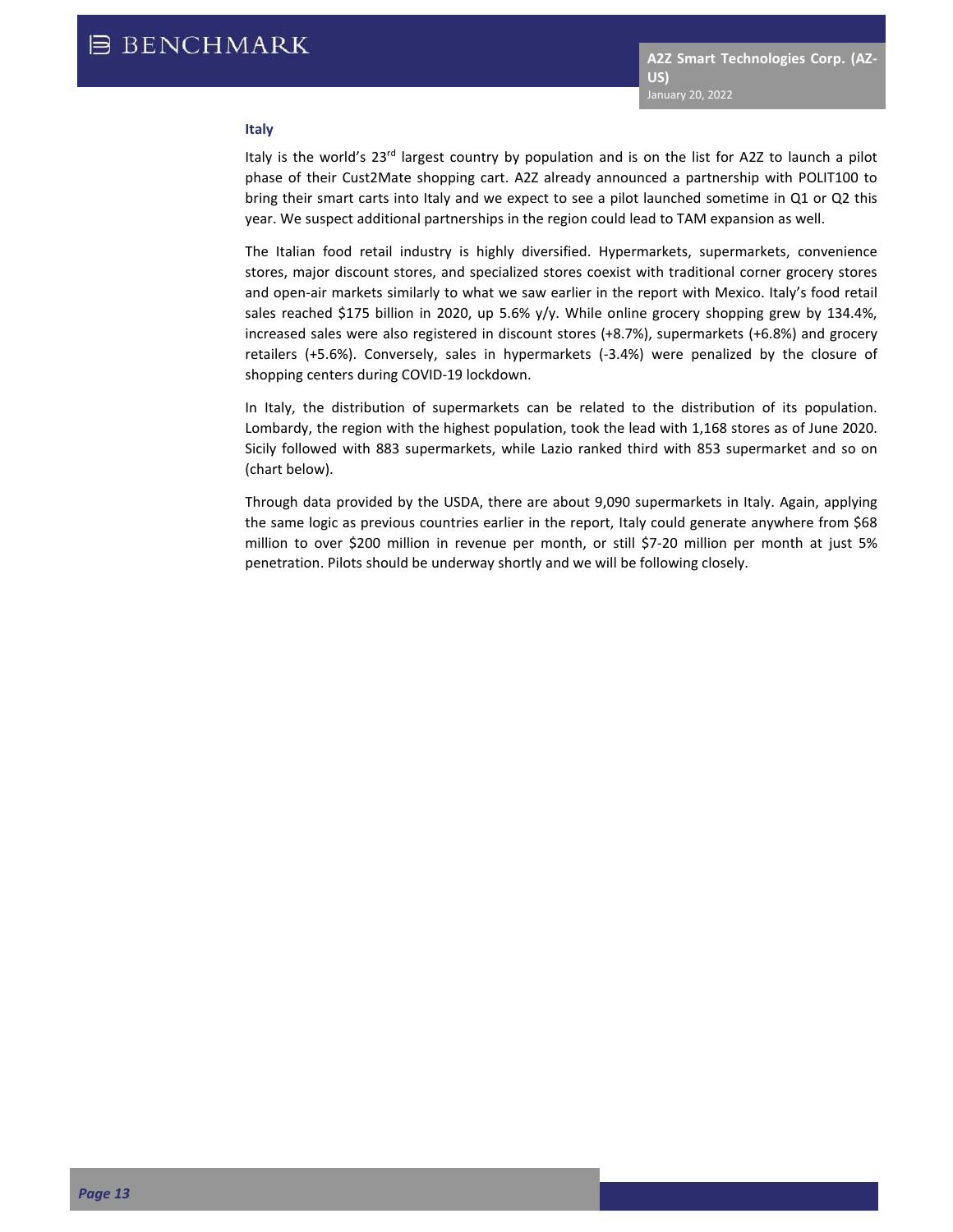

#### **Figure 11: Grocery Stores in Italy**

*Source: Statista*

#### **Figure 12: Italy – Quick Facts**

#### Quick Facts CY 2020 **Imports of Consumer-Oriented Products: \$25.6 billion List of Top 10 Growth Products in Italy** 1) Baked goods 2) Processed meat and seafood 3) Dairy products 4) Ice cream and frozen desserts 5) Pasta and rice 6) Confectionary 7) Savory snacks 8) Sauces, dressings, and condiments 9) Sweet biscuits, snacks bars, and fruit snacks 10) Ready meals Food Industry by Channels (S billion) \$169.5 Food Industry Output Food Exports \$45.4 \$25.6 Food Imports Retail \$175.0 Food Service \$62.6 **Top 10 Italian Retailers** 1) Conad 2) Coop Italia 3) Selex Gruppo Commerciale SpA 4) Esselunga SpA 5) Crai Secom SpA 6) Gruppo VéGé 7) Gruppo Eurospin 8) Schwarz Gruppe 9) Carrefour SA 10) Spar Intl. **GDP/Population** Population: 60.3 million GDP: 1.9 trillion GDP per capita: \$31,630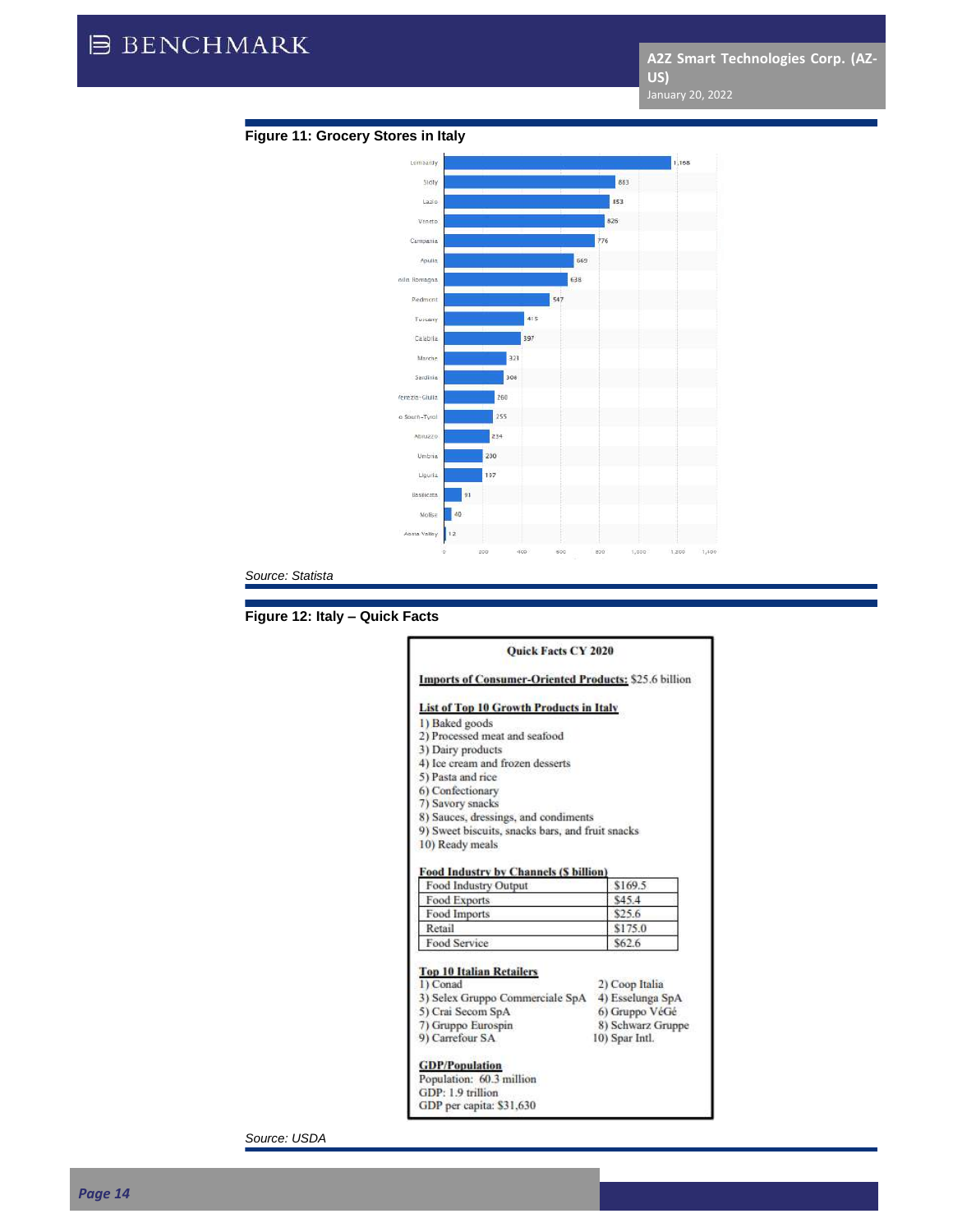#### **Spain**

Spain is the world's 30<sup>th</sup> largest country by population and, in October 2021, A2Z announced that it has signed a partnership agreement with "Connect Are Us" for the sales, distribution and service of the Company's Cust2Mate Smart Shopping Carts throughout Spain. According to Statista, there are roughly 23,000 supermarkets throughout Spain. Again, using the same method of estimating revenue, Spain could potentially generate somewhere between \$172 million and \$518 million at 50%, or \$17-52 million at 5%.



*Source: Statista*



|                                                                                                                                     | <b>Ouick Facts CY2020</b> |  |
|-------------------------------------------------------------------------------------------------------------------------------------|---------------------------|--|
| <b>World Imports of Consumer-Oriented Products</b><br>\$16.6 billion                                                                |                           |  |
| <b>List of Top 10 U.S. Growth Products</b>                                                                                          |                           |  |
| 1) Pistachio                                                                                                                        | 2) Whiskey, Bourbon       |  |
| $3)$ Gin                                                                                                                            | 4) Chickpeas              |  |
| 5) Food Preparations                                                                                                                | 6) Surimi/Pollock         |  |
| 7) Hake                                                                                                                             | 8) Frozen Fish Fillets    |  |
| 9) Sweet Potatoes                                                                                                                   | 10) Cranberries           |  |
| <b>Food Processing Industry Facts 2020</b>                                                                                          |                           |  |
| Food Industry Output                                                                                                                | \$157 bn                  |  |
| Food Exports                                                                                                                        | \$41 bn                   |  |
| <b>Trade Surplus</b>                                                                                                                | $$15$ bn                  |  |
| No. of Employees                                                                                                                    | 431,800                   |  |
| No. of Food Processors                                                                                                              | 30,573                    |  |
| % of total GDP                                                                                                                      | 2%                        |  |
| <b>Top Country Retailers</b>                                                                                                        | <b>Sales 2020</b>         |  |
|                                                                                                                                     | (S Million)               |  |
| 1) Mercadona                                                                                                                        | 29,140                    |  |
| 2) Grupo Carrefour                                                                                                                  | 10,749                    |  |
| 3) Lidl                                                                                                                             | 5,726                     |  |
| 4) EGrupo Eroski                                                                                                                    | 5,460                     |  |
| $5)$ DIA                                                                                                                            | 5.349                     |  |
| 6) Alcampo, S A.<br>7) Consum, S.Coop.                                                                                              | 4.027                     |  |
| https://www.elcorteingles.es/supermercado/<br>3.678                                                                                 |                           |  |
| 8) El Corte Ingles                                                                                                                  | 3.303                     |  |
| 9) Ahorramas                                                                                                                        | 2.214                     |  |
| 10) Bon Preu                                                                                                                        | 1.928                     |  |
| <b>GDP</b> / Population 2020<br>Population: 47.3 million* (Provisional)<br>GDP: \$13,08 trillion (-11%)<br>GDP Per capita: \$26,500 |                           |  |
| Sources: FIAB, Alimarket, TDM, GATS, Eurostat                                                                                       |                           |  |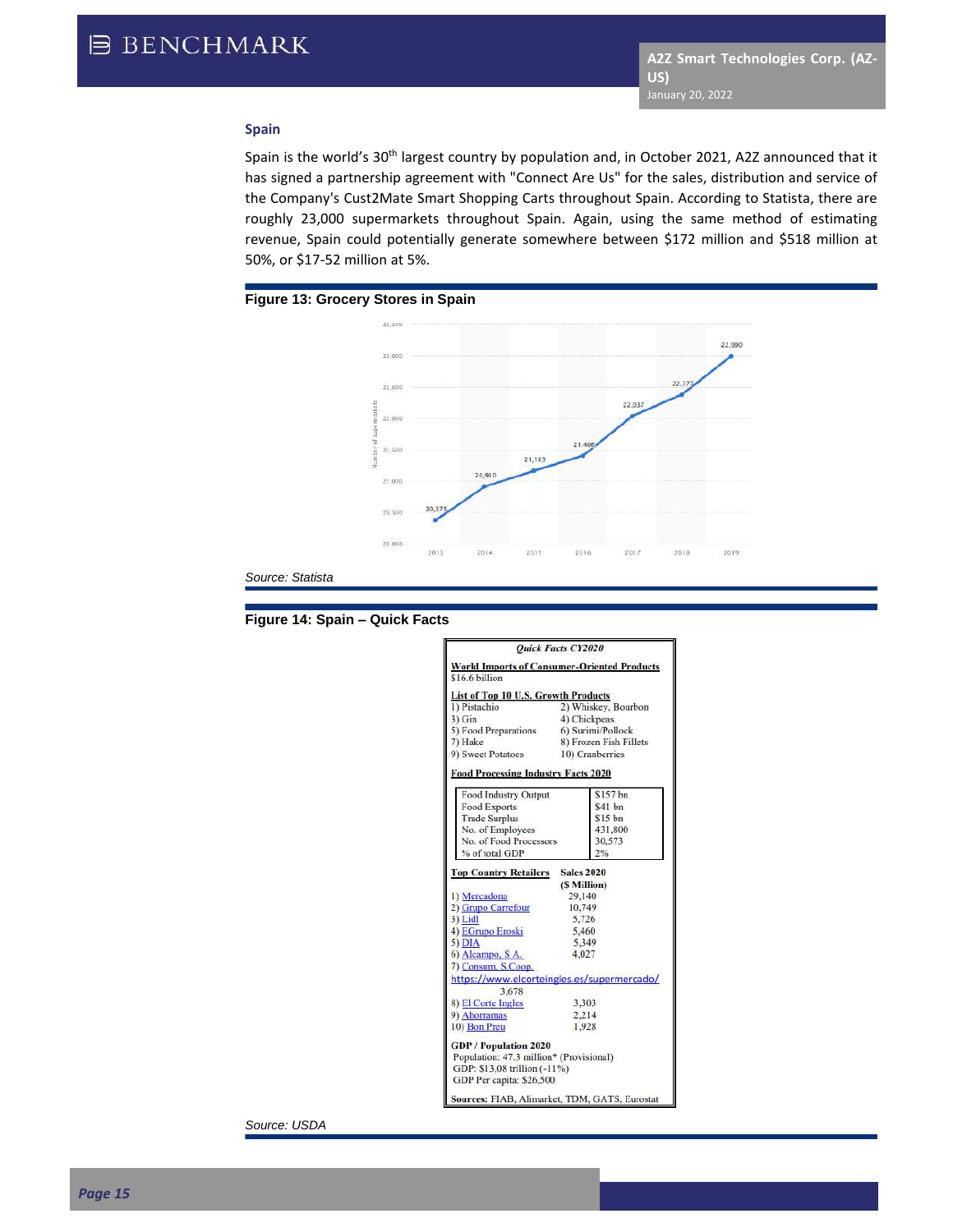#### **Germany**

Germany is the world's  $19<sup>th</sup>$  largest country by population and Europe's biggest market, with a population of 83.1 million where the food retail sector represents by far the biggest market for food and beverages in the EU. Germany is also a potential target for a pilot program in 2022, with roughly 30,000 supermarkets throughout the country. Interestingly, German supermarkets are typically cheaper than neighboring countries, attracting residents from Belgium, Denmark, Switzerland, and the Netherlands across the border for their weekly groceries.

The German grocery market is saturated, highly consolidated and competitive. The German grocery retail space has traditionally been dominated by only a few key players—supermarket chains Edeka and Rewe and discount grocery retailers Lidl (owned by Schwarz-Group) and Aldi. Considering the 30,000 supermarkets in Germany, A2Z could conceivably generate revenue somewhere between \$225 million and \$675 million, assuming 50% penetration, or \$22.5-67.5 million at just 5%.

#### **Figure 15: Grocery Retail Market Share in Germany**



**SEdeka ERewe ESchwarz Orcup (Lick) EARS EAR Others** 

*Source: USDA*



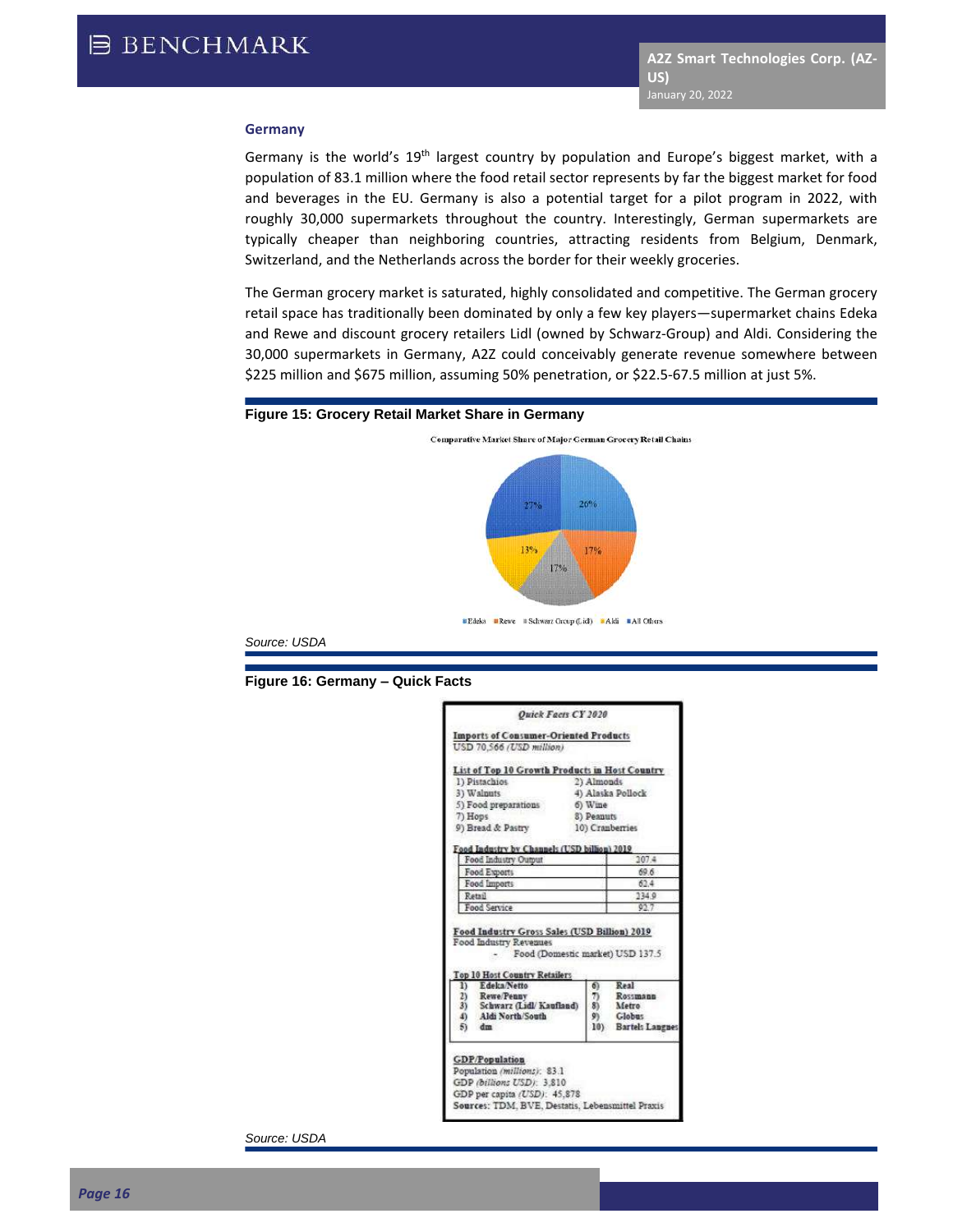#### **US**

The United States is the 3<sup>rd</sup> largest country in the world by population and the number one country in the world by GDP, making the US an ideal pilot country. In fact, A2Z has already signed an agreement to launch a pilot program with Morton Williams Supermarkets, a leading upscale grocery store chain, operating 16 stores in the New York metropolitan area. It will be a 60-day pilot program employing 50 Cust2Mate smart carts at two of the chain's locations. A2Z recently signed a second pilot with Evergreen Kosher Market in New York and New Jersey, which we suspect could be a gateway to other chains as well. A USDA report from 2019 shows the nation's 115,526 food stores sold \$717 billion of retail food and non-food products. Grocery stores—including supermarkets and smaller grocery stores (except convenience stores)—accounted for the largest share of store sales (92.1%). In the most up-to-date report on US supermarkets and grocery stores from IBIS World, they calculate that there are currently 63,419 supermarkets and grocery stores in the US as of 2022, a decline of 1.1% from 2021.

The top five grocery retailers in the US in 2020 were Walmart, Kroger, Costco, Albertson's and Ahlod Delhaize, together making up roughly 43% of the total US market. In a report on the supermarket and grocery industry by IBIS World, the market size of the industry in the US has grown 2.7% per year on average between 2017 and 2022. With the current amount of grocery stores, A2Z would be looking at a revenue potential of somewhere between \$475 million and \$1.5 billion. Even a 5% share would represent almost \$50 million/month at the low end and \$150 million at the high end.



#### **Figure 17: US Grocery Market Share**

*Source: Business Insider*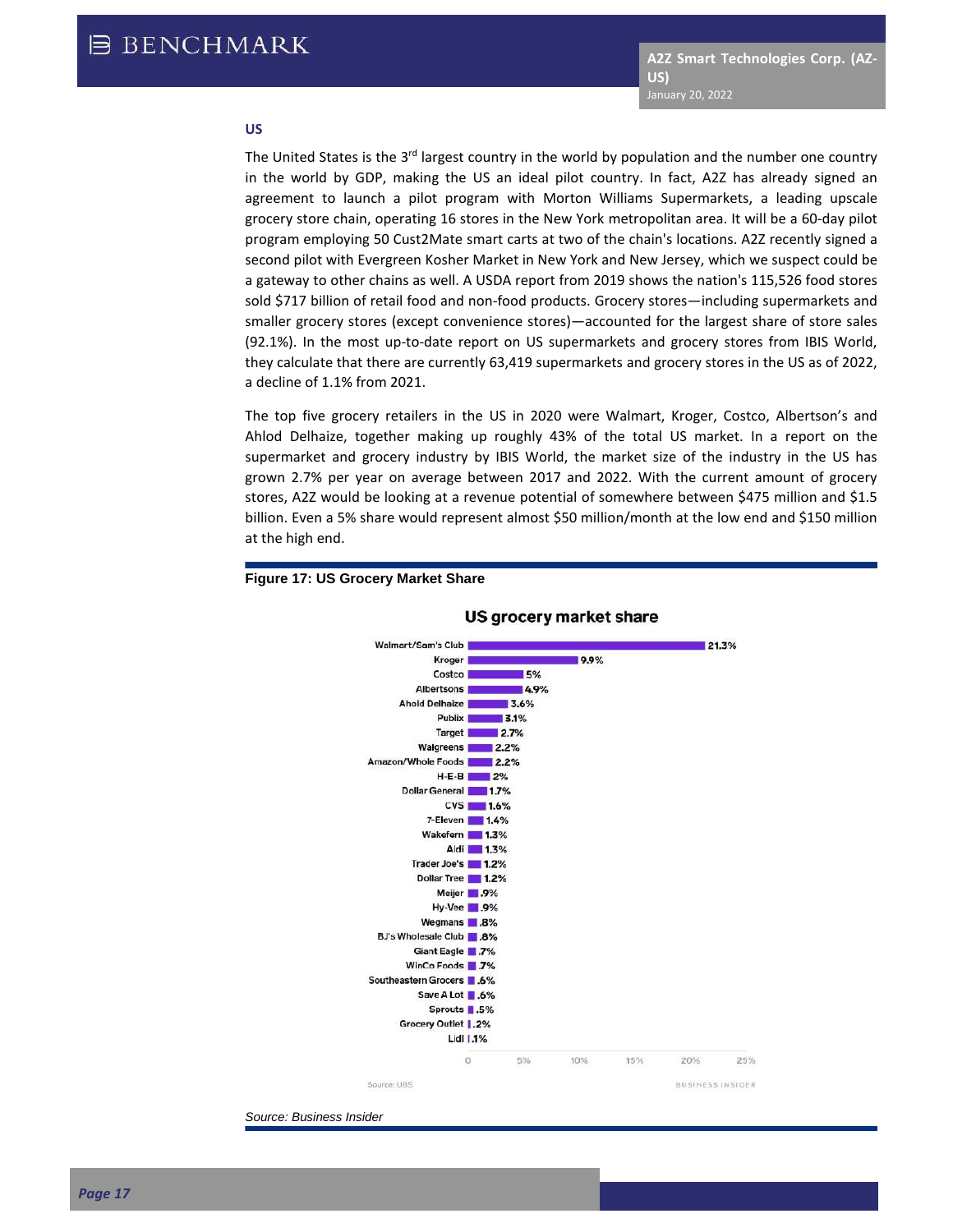#### **The SCOpe of what is POSsible**

Cust2Mate carts are equipped with their own digital payment hub and, through a partnership with SensePass, an omnichannel payments network that connects multiple payment methods and financial services to allow seamless user experiences. The platform enables shoppers to pay quickly and securely from their payment of choice (including cryptocurrency) at any POS or checkout. SensePay also offers Tap & Pay and QR scanning, and can be connected to any loyalty program available at the POS.

Mobile payment is an alternative method for traditional payment systems where customers use cash, checks or credit cards. Mobile payment provides customers a way to purchase any good or services with the help of wireless devices such as smartphones, tablets and others. In addition, mobile payment uses different technologies such as NFC (Near Field Communication), SMS-based transactional payments and direct mobile billing, for improving the security of the transaction and to provide hassle-free transactions.

#### **Figure 18: Mobile Wallet Users**



*Source: Mobility Foresights*





*Source: Mobility Foresights*

The rise in penetration of smartphones across the globe and increase in the commerce industry in emerging countries are the major factors driving the growth of the market. Strategy Analytics concludes that half the world's entire population now owns a smartphone as of June 2021; some four billion people are estimated to use a smartphone today. According to a report by Verified Market Research, the mobile payment market size was valued at \$980 billion in 2020 and is projected to reach \$15.7 trillion by 2028, growing at a CAGR of 41.10% from 2021 to 2028.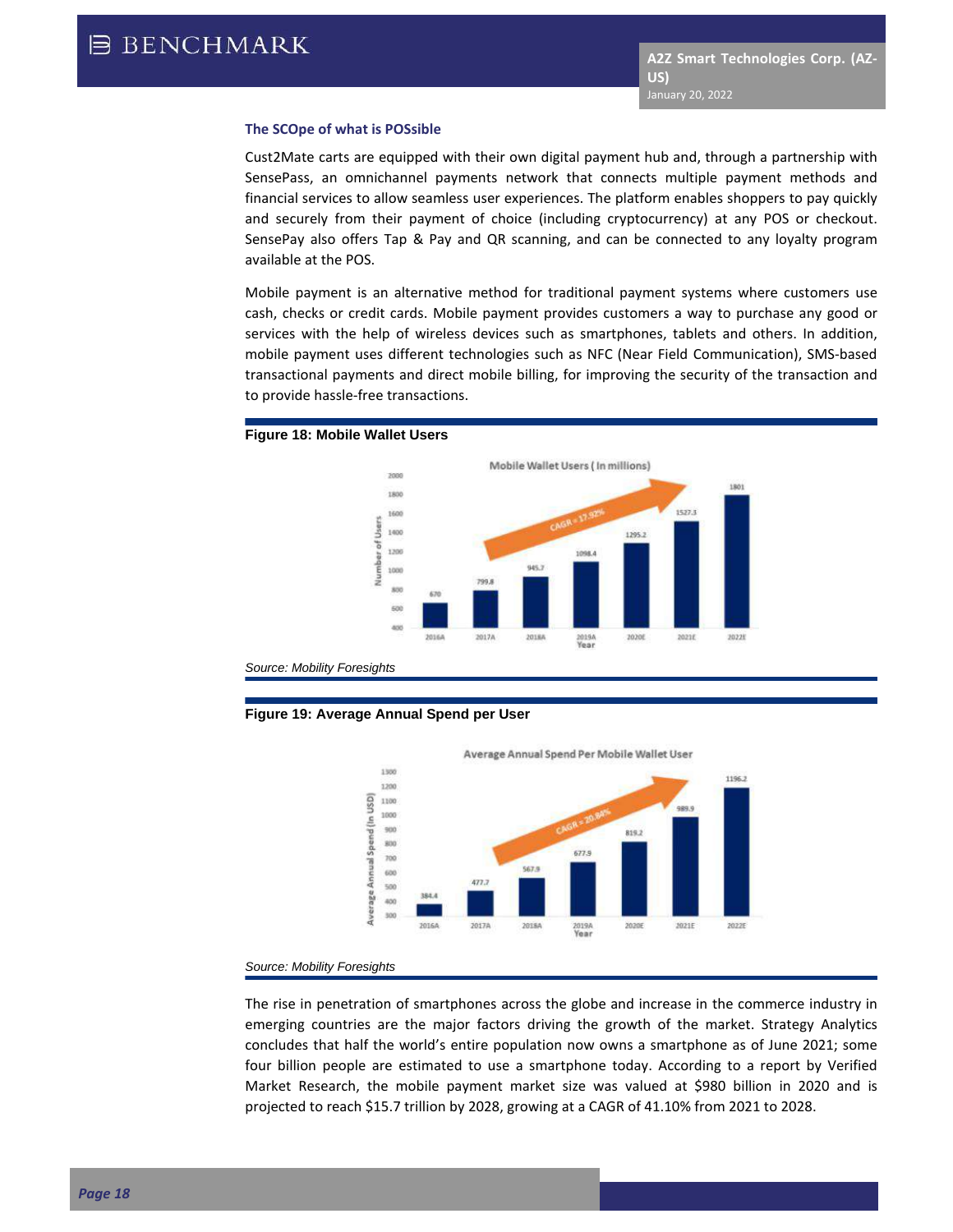



*Source: Verified Market Research*

Cust2Mate's smart carts are basically mobile self-checkout terminals, allowing customers to save time by avoiding long checkout lines. Verified Market Research estimates the self-checkout market could grow at a 13% CAGR from 2021 to 2028, with the TAM exceeding \$9.2 billion in 2028 from \$3.5 billion on 2020. In a 2019 study done by Bizrate Insights, nearly half of respondents (47%) said they use self-service checkouts on a regular basis. Meanwhile, 31% said they have used them before but not as regularly. Only 2% of those surveyed had never heard of self-service checkout. According to data from Statistic Brain, the U.S. maintains the lion's share of terminals at 138,000 out of a total estimated 624,500; 47,000 units were shipped globally last year, highlighting the continued growth in the space.



**Figure 21: Global SCO Market**

*Source: Verified Market Research*

#### **"Screenfield" Opportunities**

An additional feature of the on-cart screen is the ability to push digital advertisements and targeted ads directly to the consumer. Through a loyalty membership, the store can then gather data on purchases to provide the shopper with a personalized shopping experience. Digital coupons are vouchers that are available online. Digital mediums such as cell phones and laptops are used to distribute digital coupons among customers, aiding many businesses in direct marketing of their brands and improving their sales. Furthermore, digital coupons are delivered to customers in different ways such as short message services (SMSs), multimedia message services (MMSs), Emails, push notifications, social media platforms and retailers 'websites or mobile apps, and with Cust2Mate they will be right on your shopping cart.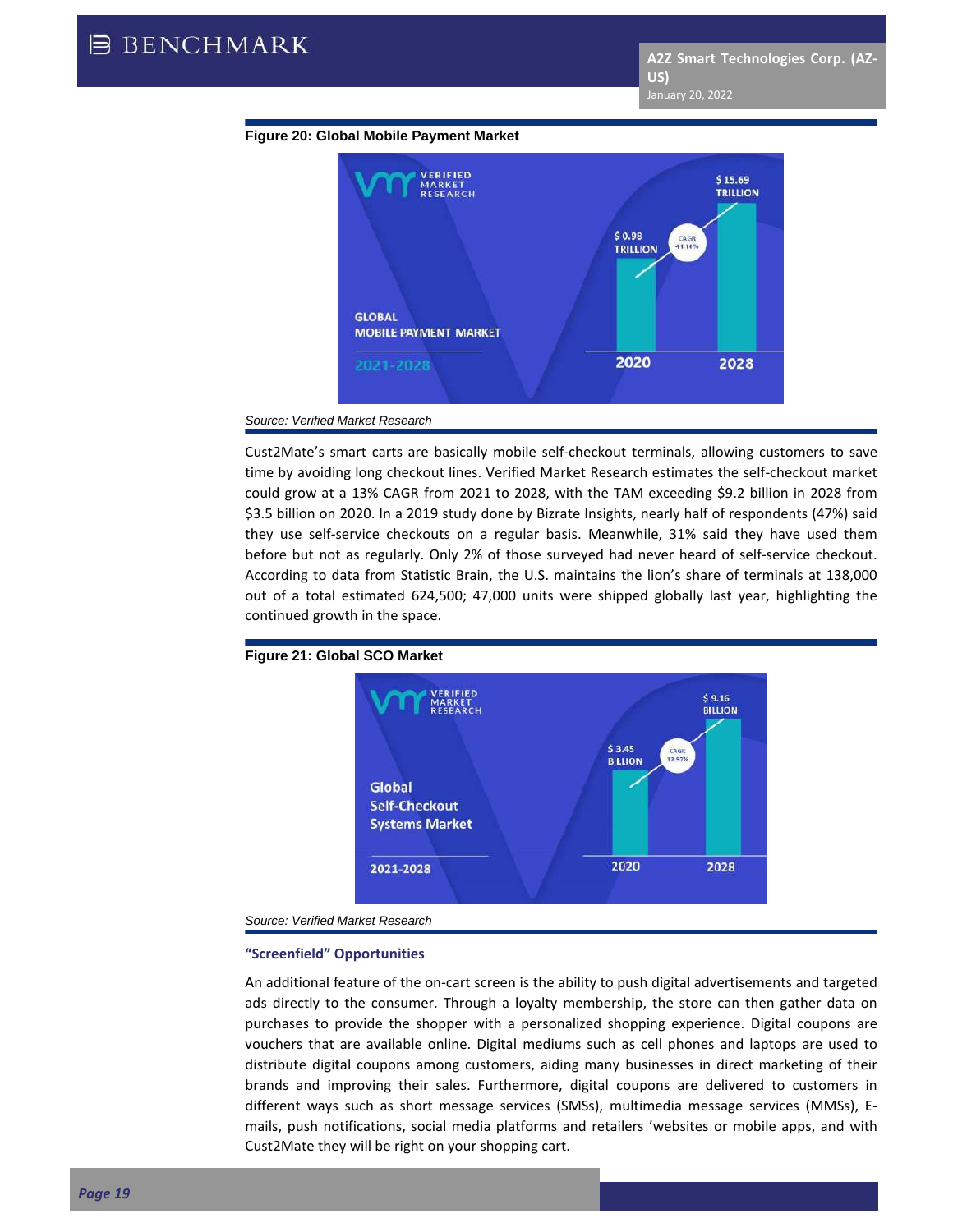The popularity of coupons is not slowing down, and mobile coupons are especially favored. While customers love them for the discounts they guarantee, they pay off for businesses as well. Studies show that 77% of shoppers spend between \$10 and \$50 more than expected when redeeming mobile coupons, with about 17% reporting spending over \$50 when redeeming mobile coupons. Furthermore, according to statistics on coupon usage, about 49% of smartphone users took advantage of mobile coupons. So, while mobile coupons are undoubtedly popular, they are, unsurprisingly, mostly used on smartphones. Juniper Research data shows that the total value of redeemed digital coupons was \$47 billion in 2017. By 2022, the research center forecasts that total redemptions will surpass \$91 billion for a five-year increase of over 93%.

#### **Figure 22: eCoupon & Mobile Coupon Market**

| $\frac{1}{2}$ | eCoupon and Mobile Coupon<br>Redemptions Worldwide |    |        | balancing<br>everything |
|---------------|----------------------------------------------------|----|--------|-------------------------|
|               |                                                    |    |        |                         |
|               | Estimated number of eCoupons redeemed worldwide:   |    |        |                         |
|               | T6 billion                                         |    |        |                         |
|               |                                                    |    |        | 31 billion              |
|               |                                                    |    |        |                         |
|               |                                                    |    |        |                         |
|               | Estimated number of global mobile coupon users:    |    |        |                         |
| 650 million   |                                                    |    |        | 2014                    |
| 1.05 billion  |                                                    |    |        | 2019                    |
| ö<br>÷        | $10^{12}$<br>YS.                                   | 30 | $25 -$ | 30                      |

#### *Source: Invespcro*

#### **Time to Refresh the Fleet**

Just like any piece of hardware, shopping carts cannot last forever, and to determine how long the typical shopping cart lasts, we gathered information about replacement cycles of retail shopping carts from a study conducted on five different industry sources.

- Premier Carts, which is based in Kansas, says most shopping carts last four to six years in high-volume stores. However, shopping carts can last longer if they are kept inside and taken care of.
- Florida-based Jimco Maintenance Inc., which provides a preventative maintenance program for shopping carts, says carts will last eight years with Jimco's preventative maintenance program, while carts on a reactive maintenance program will last four years, and carts with no maintenance will last two years.
- Tennessee-based shopping cart distributor Good L Corp states that carts not located in tough, urban places should last over five years but also noted that shopping carts should be inspected and repaired at least annually.
- Swanson of America says carts will last at least five years in high-volume stores and seven to ten years in medium-volume stores if they are kept in good working condition. Swanson also notes that shopping carts should be repaired after 12 to 18 months to avoid excessive repair costs.
- Weis Markets, which is based in Pennsylvania, says that shopping carts last an average of seven years.
- Therefore, based on the data given by industry experts, a typical shopping cart lasts about six years on average, which, interestingly enough, largely matches both the TV and ATM/SCO replacement cycles.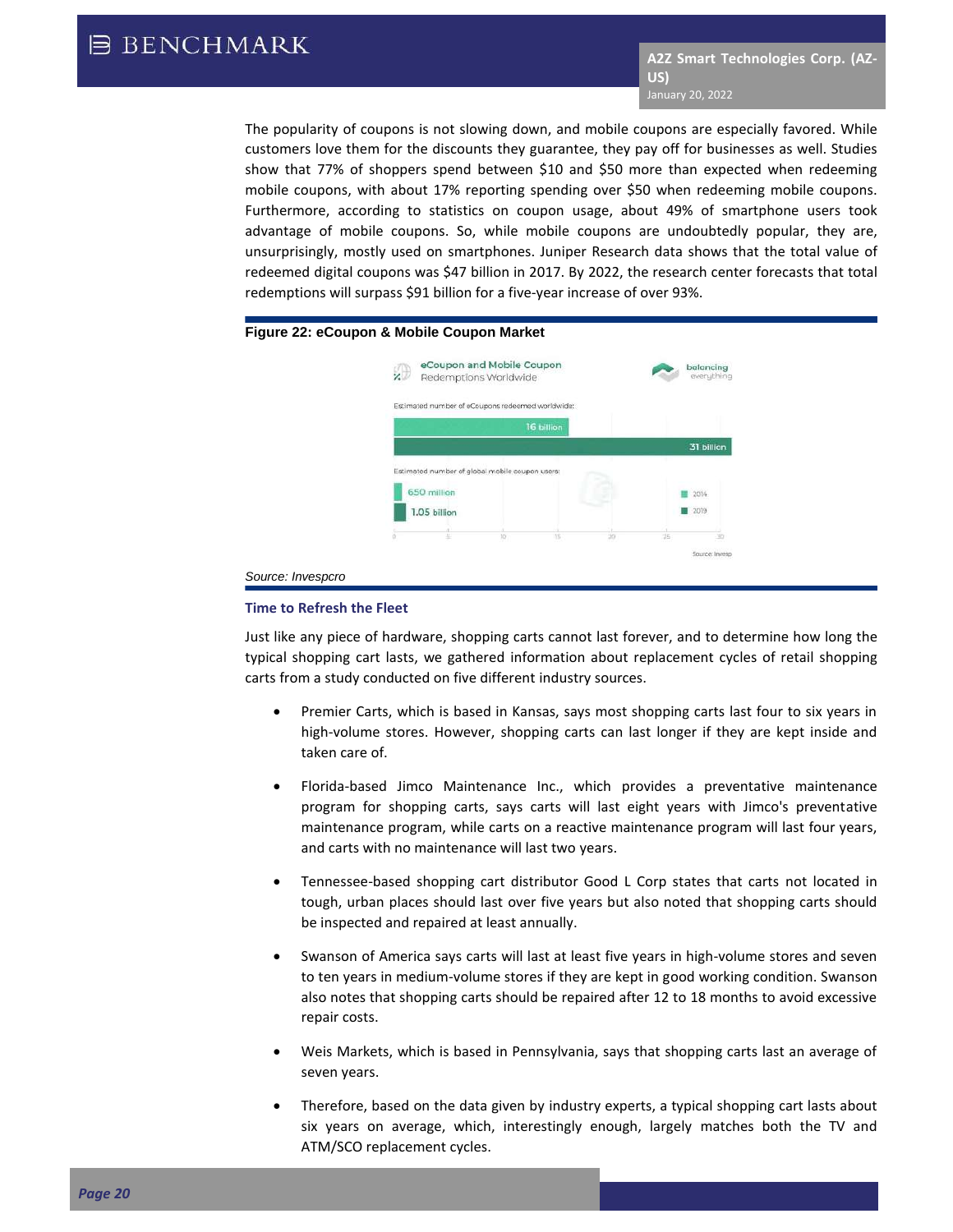We expect maintenance and next-gen manufacturing will be critical components to the A2Z story in years to come. We see the possibility that someday A2Z gives the cart away for free, monetizing the entire transaction through maintenance, SaaS and ancillary revenues with a very rapid payback period. Currently, carts cost ~\$4,500 to manufacture. We think that number could come down to \$2,000 or less over time, with A2Z's goal to produce a next-gen cart every December. While this may sound ambitious, given their location, manufacturing partnerships and technological savvy, we would not be surprised to see the Company exceed our forecast of a cost reduction drop well in advance of our 2-3 year time horizon. Alternatively, as we have seen in the fintech world, the advent of remote maintenance should enhance fees and reduce servicing costs, driving margins higher over time.

#### **Defense Robotics**

A2Z has historically manufactured security and military robotics unmanned ground vehicles (UGVs). UGVs, are used in scenarios that are hazardous to human health, dangerous, or repetitive for extended periods of time. In addition to military use, many commercial industries have successfully made use of robotic technology. Manufacturing and semi structured environments such as automated agriculture use UGVs. There is also extensive use of UGVs in the relatively uncluttered environments of air and sea operations.

The Company's UGVs have real world applications that save lives and have been sold to various divisions within the Israeli security community. The unmanned bomb disposal units allow for trained personnel to get an up-close view (with the aid of sensors, cameras and monitors) of suspected packages to determine if the packages contain explosive devices. If upon examination a package is determined to be an explosive device, the bomb disposal UGV has robotic arms that can lift the device and bring it to a safe area where it can be disposed. Similarly, the firefighting UGVs can access areas dangerous to firefighters and provide remote extinguishing abilities.

UGV products that the Company has historically sold include – Fire Fighting Unmanned Robot, Unmanned Robotic Bulldozer and Unmanned Bomb Disposal Robot



#### **Figure 23: Unmanned Ground Vehicles (UGVs)**

#### **Automotive Safety**

In February 2019, A2ZAS completed the purchase of 80% of the share capital of AAI Advanced Automotive Innovations Inc. (AAI). AAI holds a patent application with the U.S. Department of Commerce for a "Fuel Tank Inertia Capsule System", or FTICS, that can be inserted into automobile gasoline tanks to suppress combustibility of any remaining gasoline or gasoline fumes inside the gasoline tank in the event of a collision. The Company is developing a patented 3-part system, known as FTICS, that is designed to suppress combustion of fuel and deploy in the event of a vehicle collision. The FTICS technology remains in development as of November 2021.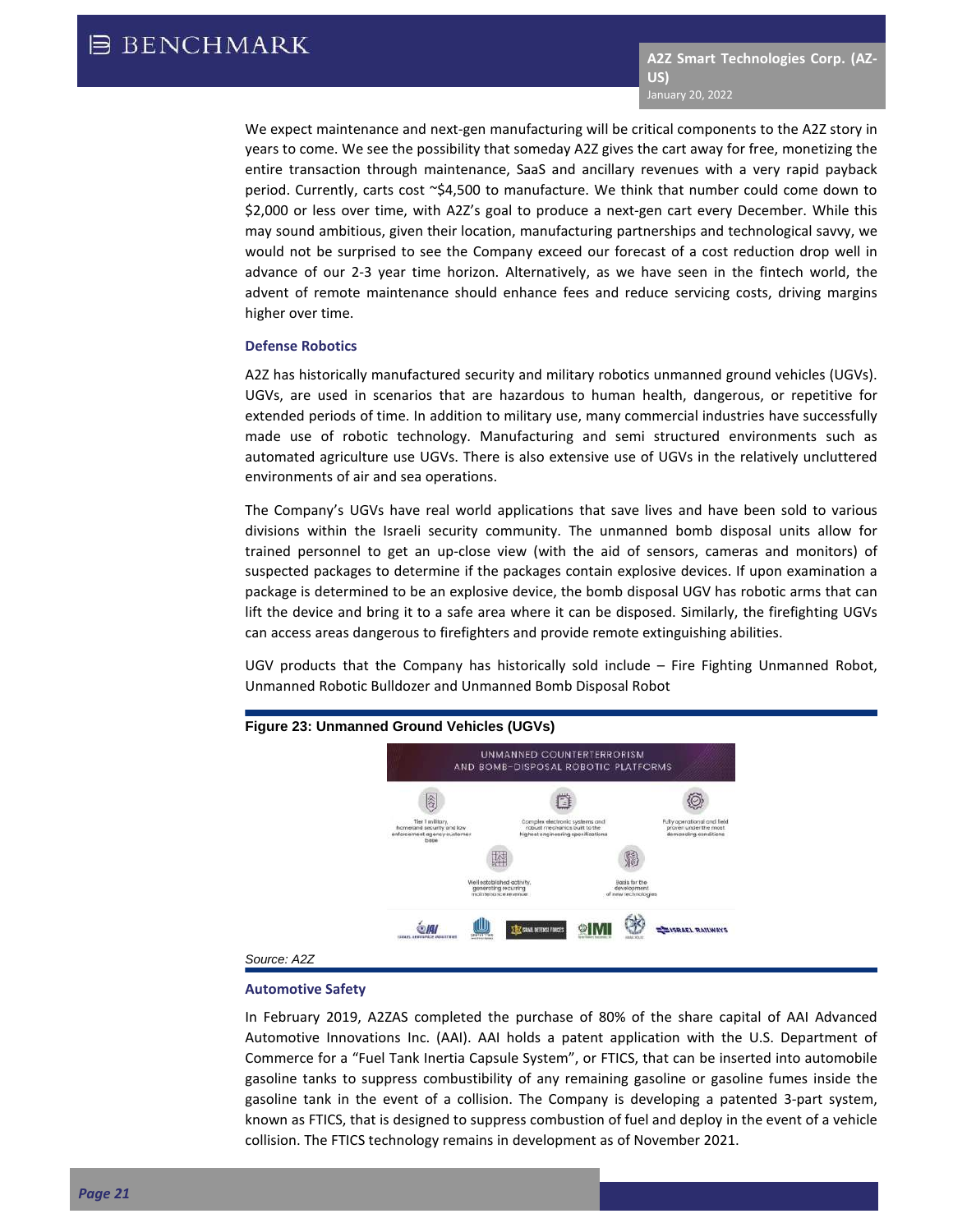The Company is planning to commence testing the FTICS in a pilot program with the Israeli military and plan to use the results of the pilot to initiate trials with automobile manufacturers.



## **Smart Energy Packs**

The Energy Smart Power Pack is a unique portable smart energy package, originally developed by the Company for the Israel Home Front Command, that can easily be carried and deployed in the field. The portable energy pack generates 500 watts of power and 33 amperes with a charge time of three hours. It can be charged via a standard wall outlet or a cigarette port and weighs 10kg.

Generators provide an ancillary source of power for buildings or individuals to allow systems and appliances which require electricity to continue operating in the event the user does not have access to conventional power. Generators are used for powering hospitals, homes, farms, and business areas, as well as to provide power for rural places. Traditionally, generators are the combination of an electrical generator and an engine to form a single unit of power supply. The generator unit includes a fuel supply, a speed governor, a voltage regulator, lubrication system, and cooling and exhaust systems. They come in a variety of styles and models. They may run on gas, natural gas, propane, they even come as a hybrid dual-fuel power. Their sizes range from very small that can supply few hundreds of watts and are portable, to large turbine plants.

The power pack technology can be expanded to accommodate a variety of energy needs, including usage for homes/apartments. All generator units run silently, are environmentally friendly and safe. While the Company has previously sold this product strictly for military primarily for use by homefront commands to provide emergency electricity for use in civilian areas, A2Z is currently adapting this technology to be sold to the civilian markets.



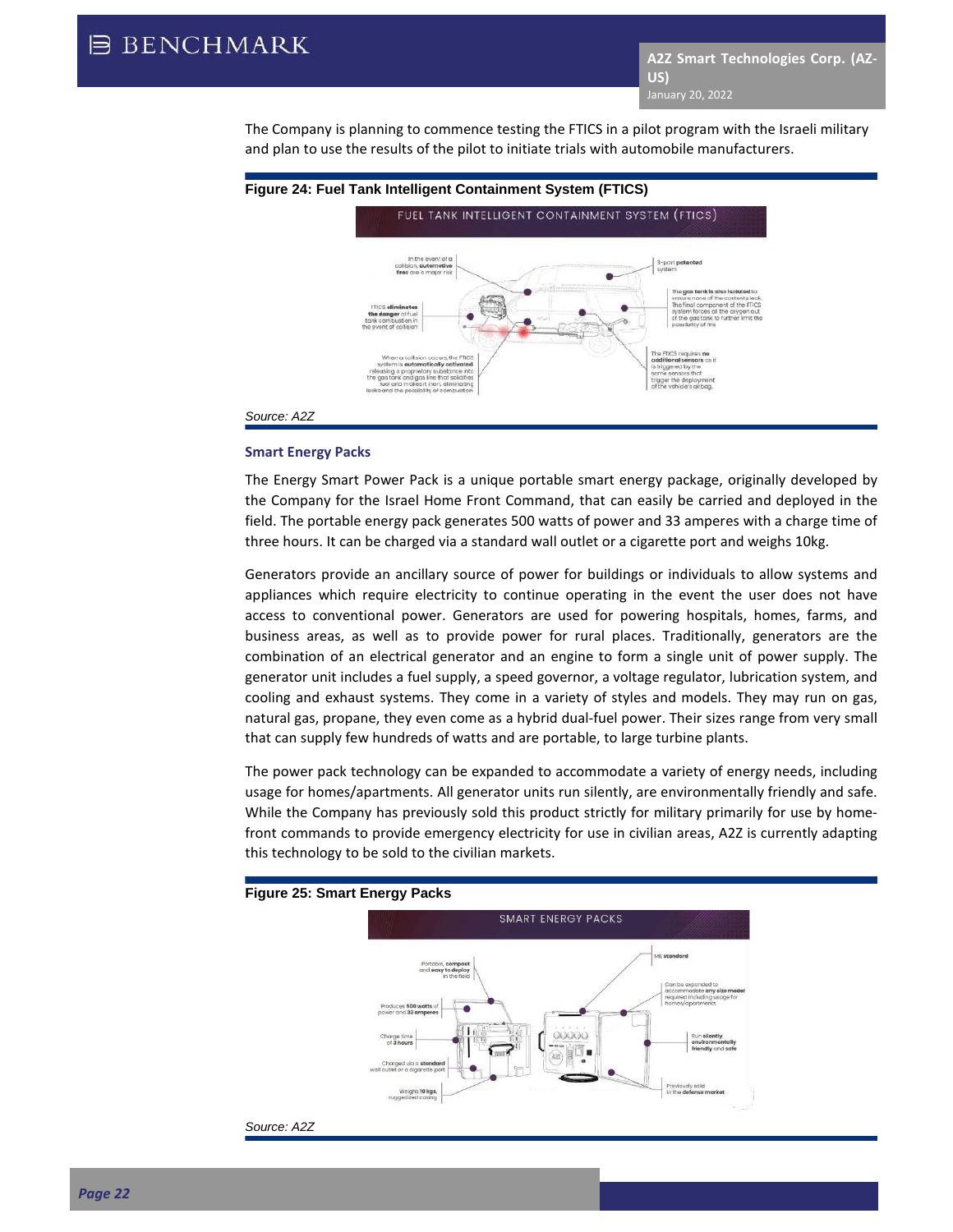## **Management**

#### **Joseph Ben Tsur – CEO and Director A2Z**

A serial entrepreneur, Joseph Ben Tsur has vast experience establishing successful companies and expanding them into new markets and industries. Among other roles, he has been Chairman of the international Elad Hotels chain, Director of MARLAZ Holdings, with a portfolio of publicly traded industrial, real estate, communications, and hi-tech companies, and CEO of DIG Ltd., which produces and markets electronic components sold throughout Israel. With several patents to his name and a proven track-record, Mr. Ben Tsur is the driving force leading A2Z into the future.

#### **Amnon Peleg – CTO A2Z**

A recognized specialist in telecommunications, energy, and systems operations, Amnon Peleg has vast experience in overseeing the development, introduction and implementation of new technological processes and the execution of complex projects. His background includes more than two decades of service as Technological Project Manager for Israel's Prime Minister's Office.

#### **Rafael Yam – CEO Cust2Mate Ltd.**

With a rich background in identifying growth opportunities and introducing new products to satisfy ever-changing customer trends and demands, Rafael (Rafi) Yam is transforming Cust2Mate from a technology orientated company to a world leading solutions provider for the retail grocery space. He previously served as head of NCR Israel BU for 6 years. He also held senior sales and marketing positions with Retalix Ltd as well as companies in the security sector. Mr. Yam is focusing on continued Cust2Mate product development and adaptation to new markets, introducing the system to leading retailers worldwide.

#### **Amir Benkel – CFO Cust2Mate Ltd**

Mr. Benkel has extensive experience in financial and operations management, business development and project management as CFO of companies and projects in Israel, the United States, the Far East, Europe and Africa. Mr. Benkel's international expertise will be especially valuable to A2Z's fast-growing multi-jurisdictional operations.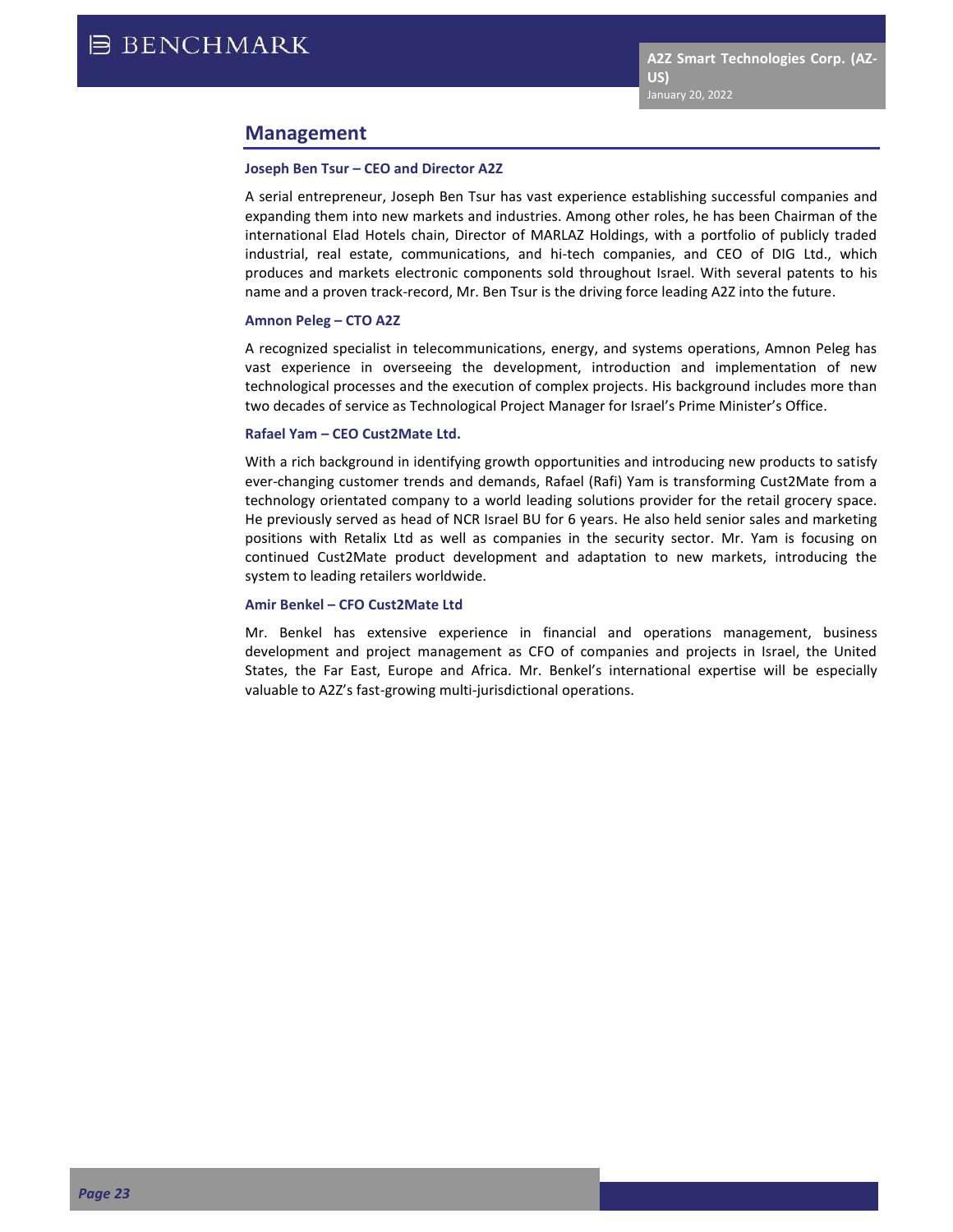## **Financial Analysis**

A2Z currently generates revenue from five different segments. For this report, however, we will be focusing exclusively on the revenue opportunity for the smart cart solution within the Cust2Mate retail division. We acknowledge that there is a substantial degree of uncertainty, as well as a significant impact from timing relating to orders and deployment. As such, we are taking what we view as an ultra-conservative initial approach to modeling, forecasting 6,000 deployed units in 2022 with orders for 8,000 units. We expect those numbers will essentially triple each year through 2024, which depending on timing of orders and assuming no change to the underlying SaaS fee, would produce revenue of \$153.5 million, split roughly 50/50 between upfront and SaaS fees. We note that our assumptions include a baseline of \$1,500 upfront payment per cart and a monthly fee, inclusive of maintenance, of \$150. We expect the upfront payment will decline over time as the carts are incrementally monetized by ancillary services but that should also result in substantially higher SaaS fees – some countries like Mexico are recording as much as \$400 per month in fees even *before* including any ancillary services like couponing, advertising and big data. Alternatively, we have also assumed that the cost per cart does not reach \$2,000 until 2024, which seems very conservative given managements initiative to create a next-gen cart every 12 months. Most importantly, given access to credit and capital, we believe Cust2Mate will have more than sufficient funding to accelerate production and meet a much higher level of orders should their go-to-market prove successful. We believe our model represents a base-case scenario, inclusive of the upfront, \$6 million Israeli supermarket chain commercial order, with material upside to our forecast should the product gain traction.

| # of Orders                                                            | 2022<br>8,000                  | 2023<br>20,000                 | 2024<br>60,000              |
|------------------------------------------------------------------------|--------------------------------|--------------------------------|-----------------------------|
| # of Deployed Units                                                    | 5,300                          | 18,000                         | 54,000                      |
| Upfront Price/Unit                                                     | \$1,500.00                     | \$1,500.00                     | \$1,500.00                  |
| <b>Product Revenue</b>                                                 | \$<br>13,950,000               | \$<br>27,000,000               | \$<br>81,000,000            |
| # of Units in Circulation<br>YoY Grow th<br>q/q grow th                | 2,300                          | 13,300<br>478%                 | 59,300<br>346%              |
| Quarterly Subscription Price/Unit<br>YoY Grow th<br>q/q grow th        | \$450.00                       | \$450.00<br>0%                 | \$450.00<br>0%              |
| Data Services                                                          |                                |                                |                             |
| <b>Subscription and Services Revenue</b><br>YoY Grow th<br>q/q grow th | \$<br>1,620,000                | \$<br>15,840,000<br>877.8%     | \$<br>72,540,000<br>358.0%  |
| <b>Total Revenue</b><br>YoY Grow th                                    | \$<br>15,570,000               | \$<br>42,840,000<br>175%       | \$153,540,000<br>258%       |
| Cost/Unit<br><b>Product COGS</b>                                       | \$<br>\$4,500.00<br>36,000,000 | \$<br>\$3,000.00<br>60,000,000 | \$2,000.00<br>\$120,000,000 |
| Other COGS                                                             | \$<br>10,000,000               | \$<br>20,000,000               | \$<br>40,000,000            |
|                                                                        |                                |                                |                             |
| <b>Total COGS</b>                                                      | 46,000,000                     | \$<br>80,000,000               | \$160,000,000               |

#### **Figure 26: Key Performance Indicators**

 $Source: The$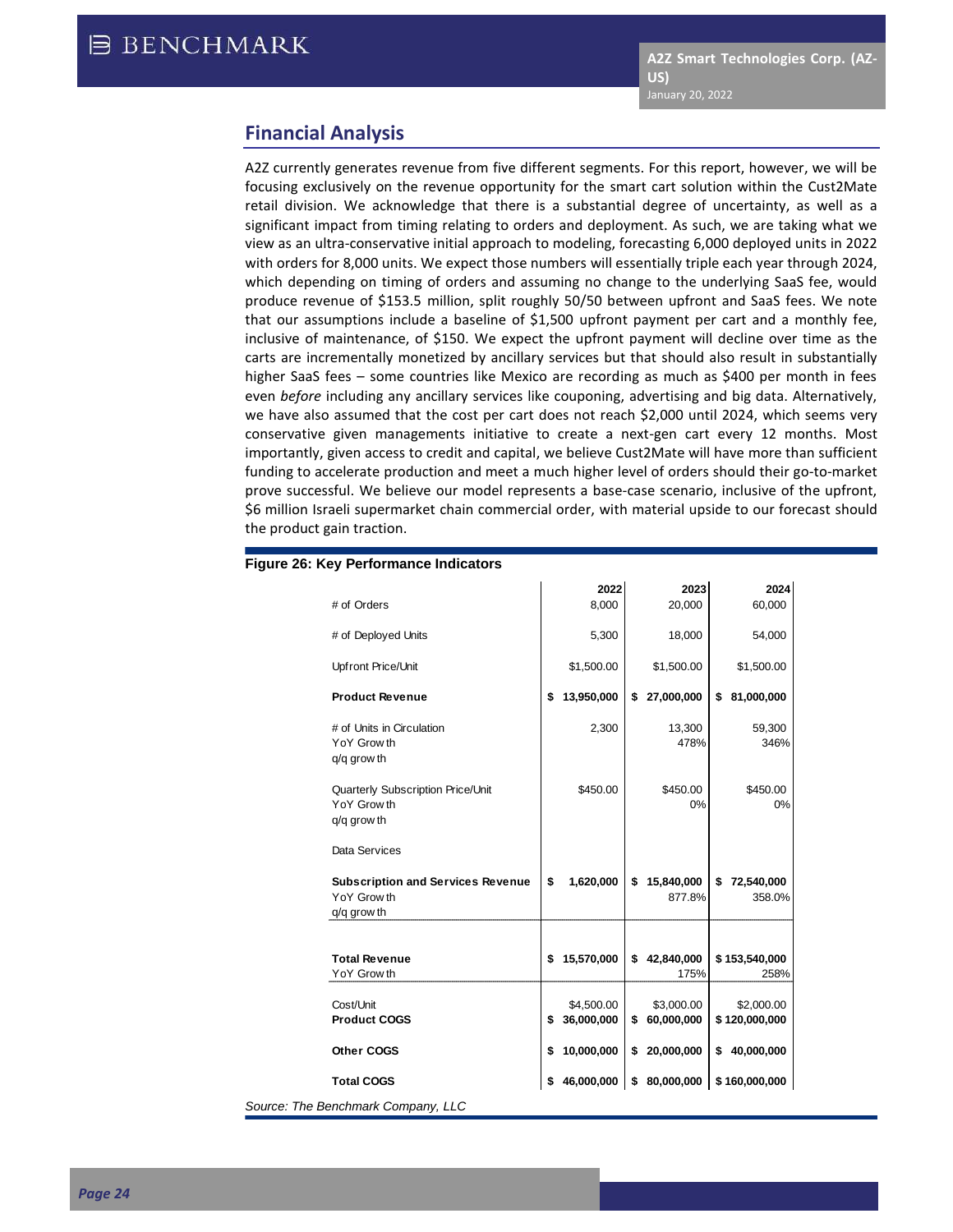## **Valuation**

As is often the case in newly created, early-stage markets, valuation remains highly subjective. If public estimates are accurate, Caper was acquired by Instacart for ~35x revenue. We also believe Standard Cognition and Tracxpoint carry private valuations north of \$1 billion. However, there are no real public yardsticks by which to compare A2Z, and thus we are left to rely on an EV/Revenue multiple based off of a model that has a multitude of unknown variables around order size, timing and SaaS uplift. While growth multiples have come in substantially, most of our broader streaming, early stage and SaaS-exposed companies still tend to trade in a range of 4-6x. As such, we are ascribing a 5x 2024E revenue multiple to arrive at our \$18 per share price target. We note that our target does *not* include any incremental value from the other A2Z business segments, which we view as free as optionality.

#### **Figure 27: Valuation Analysis**

| <b>A2Z Valuation Analysis</b>           |           |                |
|-----------------------------------------|-----------|----------------|
| (\$ in millions, except per share data) |           |                |
| Fiscal Year Ending December 31,         | 2023E     | <b>PF2024E</b> |
|                                         |           |                |
| <b>Stock Price</b>                      | \$8.82    | \$8.82         |
| Revenue                                 |           |                |
| <b>Diluted Shares</b>                   | 34,674    | 34,674         |
| <b>Market Capitalization</b>            | \$305,822 | \$305,822      |
| <b>Total Debt</b>                       | (859)     | (859)          |
| Cash                                    | 7,777     | 7,777          |
| <b>Enterprise Value</b>                 | 298,904   | 298,904        |
| Revenue                                 | 42,840    | 159,140        |
| Multiple                                | 7.0x      | 1.9x           |
| <b>Target Multiple</b>                  |           | 5x             |
| <b>Implied Price</b>                    |           | \$18.17        |
| <b>Price Target</b>                     |           | \$17.94        |
| Upside to Target                        |           | 103.4%         |

Source: Company reports and The Benchmark Company Estimates.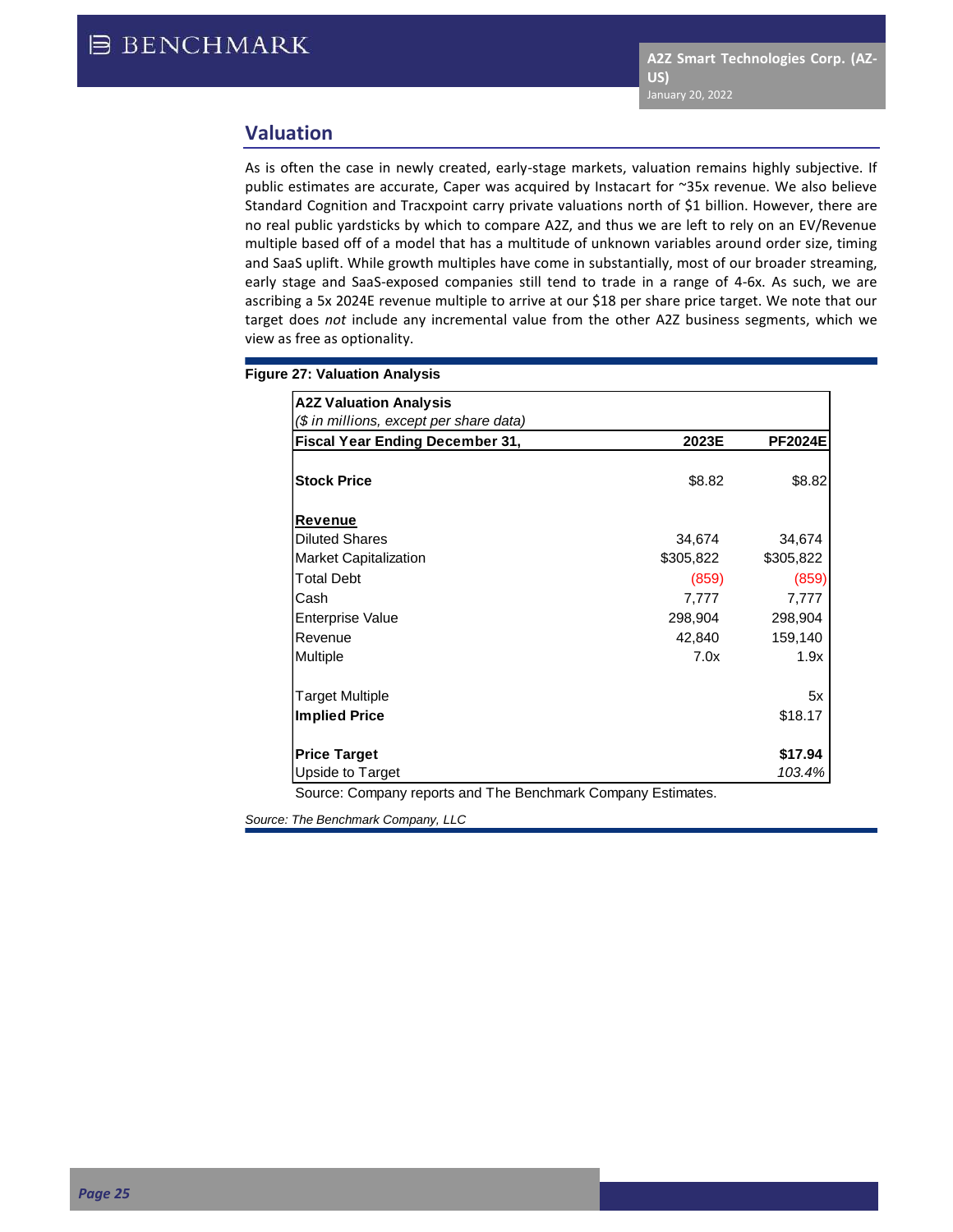## **Figure 28: A2Z Income Statement (2019-2024E)**

| (\$ in thousands, except per share data)     | 2019       | 2020      |            | 2022E       | 2023E        |            |
|----------------------------------------------|------------|-----------|------------|-------------|--------------|------------|
| Fiscal Year Ending December 31,              |            |           | 2021E      |             |              | 2024E      |
| <b>Revenues</b>                              | \$1,384    | \$1,068   | \$2,598    | 15,570      | 42,840       | 153,540    |
| Yr.-Yr. Pct. Change                          | $-99.3%$   | $-22.8%$  | 0.0%       | 0.0%        | 175.1%       | 258.4%     |
| COGS                                         | (783)      | (853)     | (1, 338)   | (46,000)    | (80,000)     | (160,000)  |
| Pct. of Revenue                              | 56.6%      | 79.9%     | 51.5%      | 295.4%      | 186.7%       | 104.2%     |
| <b>Gross Profit</b>                          | 601        | 215       | 1,260      | (30, 430)   | (37, 160)    | (6,460)    |
| Pct. of Revenue                              | 43.4%      | 20.1%     | 48.5%      | $-195.4%$   | $-86.7%$     | $-4.2%$    |
| Yr.-Yr. Pct. Change                          | $-99.3%$   | $-64.2%$  | 486.0%     | $-2515.1%$  | 22.1%        | $-82.6%$   |
| <b>Operating expenses</b>                    |            |           |            |             |              |            |
| Research and Development                     | (414)      | (418)     | (4,015)    | (5,500)     | (7,900)      | (10, 300)  |
| Pct. of Revenue                              | 29.9%      | 39.1%     | 154.5%     | 35.3%       | 18.4%        | 6.7%       |
| Sales and Marketing                          | (87)       | (108)     | (434)      | (5,500)     | (11,500)     | (17,500)   |
| Pct. of Revenue                              | 6.3%       | 10.1%     | 16.7%      | 35.3%       | 26.8%        | 11.4%      |
| General and Administrative                   | (754)      | (2,365)   | (6, 147)   | (2, 150)    | (3, 150)     | (4, 150)   |
| Pct. of Revenue                              | 54.5%      | 221.4%    | 236.6%     | 13.8%       | 7.4%         | 2.7%       |
| <b>Total Operating Expense</b>               | (1,255)    | (2,891)   | (10, 596)  | (13, 150)   | (22, 550)    | (31,950)   |
| Pct. of Revenue                              | 90.7%      | 270.7%    | 407.9%     | 84.5%       | 52.6%        | 20.8%      |
| <b>Adjusted EBITDA</b>                       | (385)      | (1,862)   | (7,992)    | (41, 880)   | (58,010)     | (36, 710)  |
| Yr.-Yr. Pct. Change                          | $-101.9%$  | $-109.2%$ | 0.0%       | 0.0%        | 38.5%        | $-36.7%$   |
| EBITDA margin                                | $-64.1%$   | -866.0%   | $-307.6%$  | $-269.0%$   | $-135.4%$    | $-23.9%$   |
| Depreciation and amortization                | 205        | 213       | 275        | 356         | 356          | 356        |
| Stock based compensation & Other             | 64         | 601       | 1,069      | 1,344       | 1,344        | 1,344      |
| Operating income                             | $($ \$654) | (\$2,676) | (\$9,336)  | (43,580)    | (59,710)     | (38, 410)  |
| Operating margin                             | $-47.3%$   | $-250.6%$ | $-359.4%$  | $-279.9%$   | $-139.4%$    | $-25.0%$   |
| Other, Net                                   | (1,792)    | (3,228)   | (30, 895)  | $\mathbf 0$ | $\mathbf 0$  | 0          |
| Financial Expense, Net                       | (109)      | (32)      | (578)      | (440)       | (440)        | (440)      |
| Income before taxes                          | (2, 555)   | (5,936)   | (40, 809)  | (44,020)    | (60, 150)    | (38, 850)  |
| Tax provisions                               | (380)      | (17)      | 0          | 0           | 0            | 0          |
| Tax percentage                               | $-14.9%$   | $-0.3%$   | 0.0%       | 0.0%        | 0.0%         | 0.0%       |
| Other Comprehensive/Non-Controlling Interest | (75)       | (1, 311)  | 884        | $\mathbf 0$ | 0            | $\Omega$   |
| Net Loss Attributable to A2Z Shareholders    | ( \$3,010) | (\$7,264) | (\$39,925) | (\$44,020)  | ( \$60, 150) | (\$38,850) |
| <b>EPS</b>                                   | (\$0.07)   | (\$0.12)  | (\$1.67)   | (\$1.85)    | (\$2.52)     | (\$1.63)   |
| <b>Shares Outstanding</b>                    | 40,455     | 50,275    | 23,847     | 23,847      | 23,847       | 23,847     |
| Free Cash Flow (FCF)                         |            |           |            |             |              |            |
| <b>EBITDA</b>                                | (385)      | (1,862)   | (7,992)    | (41, 880)   | (58,010)     | (36,710)   |
| Cash Interest                                | (109)      | (32)      | (578)      | (\$440)     | (S440)       | (\$440)    |
| Cash Taxes                                   | (380)      | (17)      | 0          | \$0         | \$0          | \$0        |
| <b>Capital Expenditures</b>                  | (28)       | (227)     | (217)      | (\$200)     | (\$200)      | (\$200)    |
| <b>Working Capital Adjustments</b>           | 0          | 0         | 0          | \$0         | \$0          | \$0        |
| Free Cash Flow                               | (902)      | (2, 138)  | (8,787)    | (42, 520)   | (58, 650)    | (37, 350)  |
| <b>FCF per Diluted Share</b>                 | (\$0.02)   | (\$0.04)  | (\$0.37)   | (\$1.78)    | (\$2.46)     | (\$1.57)   |
| Yr.-Yr. Pct. Change                          |            |           |            |             |              |            |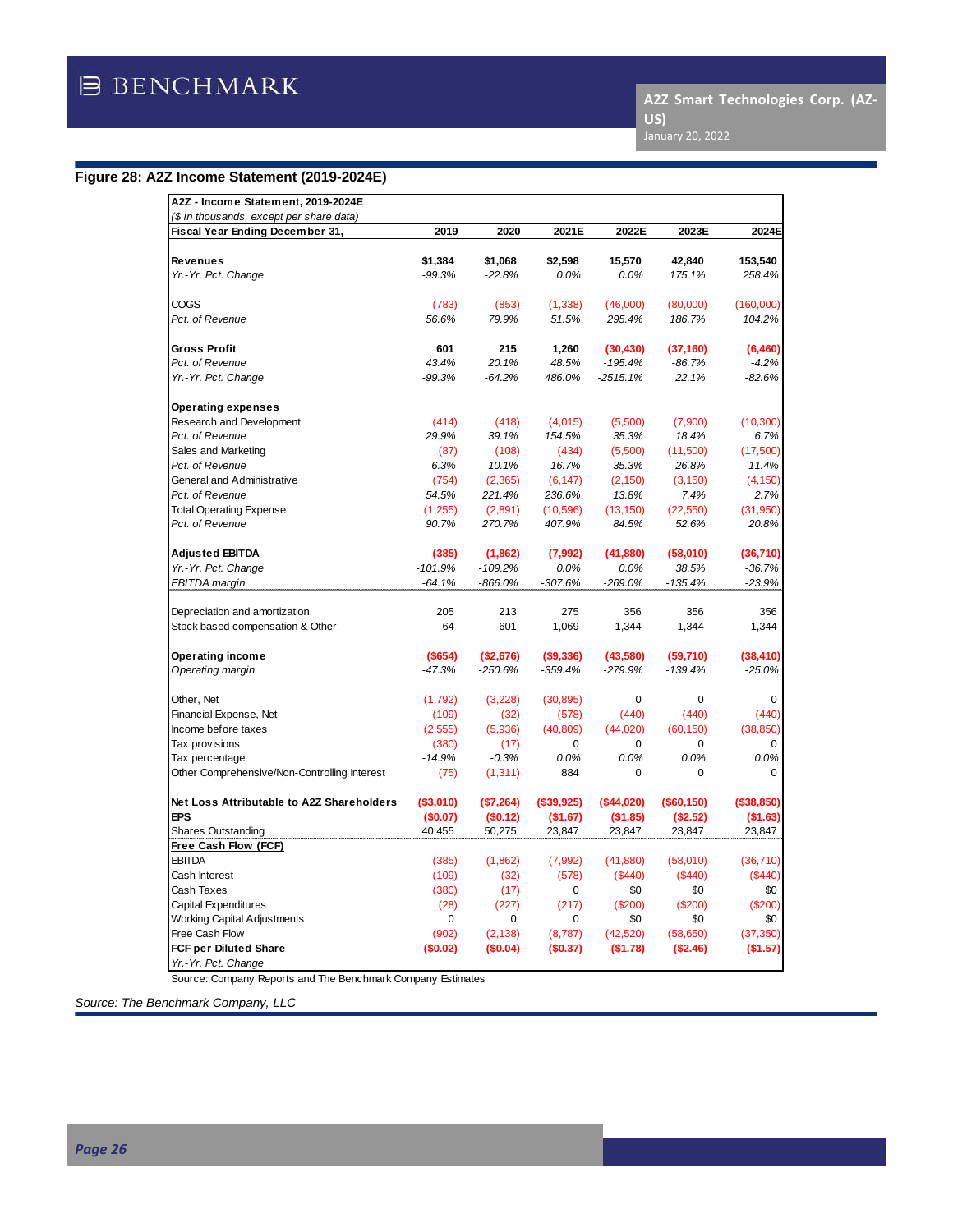## **Figure 29: A2Z Income Statement – 2022E**

| A2Z - Income Statement, 2022E                |            |            |           |            |            |
|----------------------------------------------|------------|------------|-----------|------------|------------|
| (\$ in thousands, except per share data)     |            |            |           |            |            |
|                                              | 1QE        | 2QE        | 3QE       | 4QE        | 2022E      |
| <b>Revenues</b>                              | \$0        | \$7,950    | \$2,085   | \$5,535    | \$15,570   |
| Yr.-Yr. Pct. Change                          |            |            |           |            |            |
|                                              |            |            |           |            |            |
| COGS                                         | (20, 500)  | (7,000)    | (7,000)   | (11,500)   | (46,000)   |
| Pct. of Revenue                              |            | 88.1%      | 335.7%    | 207.8%     | 295.4%     |
|                                              |            |            |           |            |            |
| Gross Profit                                 | (\$20,500) | \$950      | (\$4,915) | ( \$5,965) | (\$30,430) |
| Pct. of Revenue                              |            | 11.9%      | -235.7%   | $-107.8%$  | -195.4%    |
| Yr.-Yr. Pct. Change                          |            |            |           |            |            |
| Operating expenses                           |            |            |           |            |            |
| Research and Development                     | (1,000)    | (1,250)    | (1,500)   | (1,750)    | (5,500)    |
| Pct. of Revenue                              |            | 15.7%      | 71.9%     | 31.6%      | 35.3%      |
| Sales and Marketing                          | (1,000)    | (1,250)    | (1,500)   | (1,750)    | (5,500)    |
| Pct. of Revenue                              |            | 15.7%      | 71.9%     | 31.6%      | 35.3%      |
| General and Administrative                   | (500)      | (525)      | (550)     | (575)      | (2, 150)   |
| Pct. of Revenue                              |            | 6.6%       | 26.4%     | 10.4%      | 13.8%      |
| Total Operating Expense                      | (2,500)    | (3,025)    | (3,550)   | (4,075)    | (13, 150)  |
| Pct. of Revenue                              |            | 38.1%      | 170.3%    | 73.6%      | 84.5%      |
|                                              |            |            |           |            |            |
| Adjusted EBITDA                              | (22, 575)  | ( \$1,650) | (\$8,040) | (\$9,615)  | (\$41,880) |
| Yr.-Yr. Pct. Change<br>EBITDA margin         |            |            |           |            |            |
|                                              |            | -20.8%     | -385.6%   | $-173.7%$  | -269.0%    |
| Depreciation and amortization                | 89         | 89         | 89        | 89         | 356        |
| Stock based compensation & Other             | 336        | 336        | 336       | 336        | 1,344      |
|                                              |            |            |           |            |            |
| Operating income                             | (\$23,000) | (\$2,075)  | (\$8,465) | (\$10,040) | (\$43,580) |
| Operating margin                             |            | $-26.1%$   | -406.0%   | $-181.4%$  | -279.9%    |
| Other, Net                                   | 0          | 0          | 0         | 0          | 0          |
| Financial Expense, Net                       | (110)      | (110)      | (110)     | (110)      | (440)      |
| Income before taxes                          | (23, 110)  | (2, 185)   | (8, 575)  | (10, 150)  | (44, 020)  |
| Tax provisions                               | 0          | 0          | 0         | 0          | 0          |
| Tax percentage                               | 0.0%       | 0.0%       | 0.0%      | 0.0%       | 0.0%       |
| Other Comprehensive/Non-Controlling Interest | 0          | 0          | 0         | 0          | 0          |
| Net Loss Attributable to A2Z Shareholders    | (\$23,110) | (\$2,185)  | (\$8,575) | (\$10,150) | (\$44,020) |
| EPS                                          | (\$0.97)   | (\$0.09)   | (\$0.36)  | (\$0.43)   | (\$1.85)   |
| Shares Outstanding                           | 23,847     | 23,847     | 23,847    | 23,847     | 23,847     |
| Free Cash Flow (FCF)                         |            |            |           |            |            |
| EBITDA                                       | (22, 575)  | (1,650)    | (8,040)   | (9,615)    | (41, 880)  |
| Cash Interest                                | (110)      | (110)      | (110)     | (110)      | (440)      |
| Cash Taxes                                   | 0          | 0          | 0         | 0          | 0          |
| Capital Expenditures                         | (50)       | (50)       | (50)      | (50)       | (200)      |
| <b>Working Capital Adjustments</b>           | 0          | 0          | 0         | 0          | 0          |
| Free Cash Flow                               | (22, 735)  | (1, 810)   | (8,200)   | (9, 775)   | (42, 520)  |
| FCF per Diluted Share                        | (\$0.95)   | (\$0.08)   | (\$0.34)  | (\$0.41)   | ( \$1.78)  |
| Yr.-Yr. Pct. Change                          |            |            |           |            |            |

Source: Company Reports and The Benchmark Company Estimates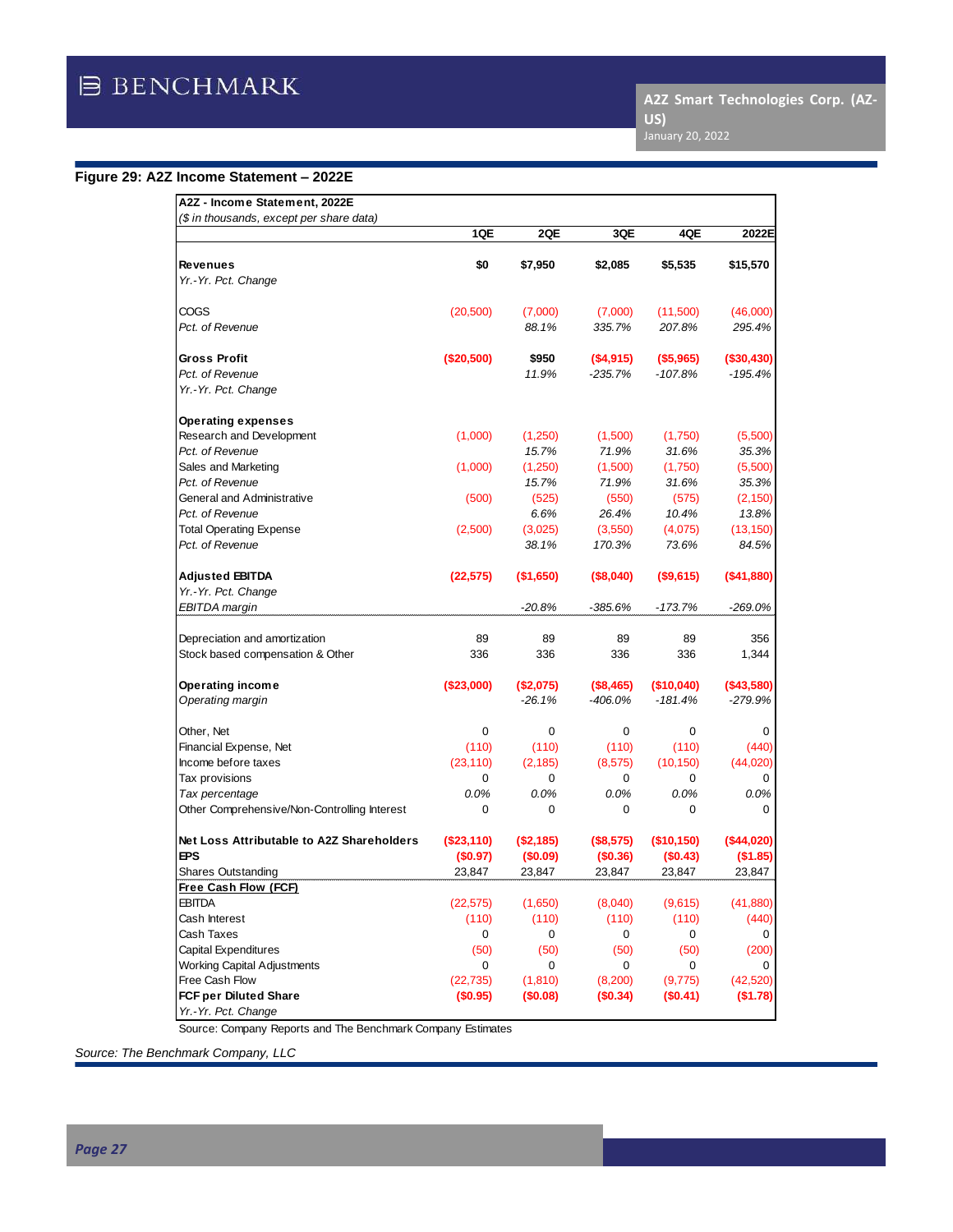**A2Z Smart Technologies Corp. (AZ-US)**

## **Figure 30: A2Z Income Statement – 2023E**

| A2Z - Income Statement, 2023E                |            |            |            |            |             |
|----------------------------------------------|------------|------------|------------|------------|-------------|
| (\$ in thousands, except per share data)     |            |            |            |            |             |
|                                              | 1QE        | 2QE        | 3QE        | 4QE        | 2023E       |
| <b>Revenues</b>                              | \$5,385    | \$6,285    | \$10,185   | \$20,985   | \$42,840    |
| Yr.-Yr. Pct. Change                          |            | $-20.9%$   | 388.5%     | 279.1%     | 175.1%      |
|                                              |            |            |            |            |             |
| COGS                                         | (11,000)   | (11,000)   | (20,000)   | (38,000)   | (80,000)    |
| Pct. of Revenue                              | 54.5%      | 53.3%      | 52.5%      | 52.0%      | 186.7%      |
| <b>Gross Profit</b>                          | ( \$5,615) | (\$4,715)  | (\$9,815)  | (\$17,015) | (\$37,160)  |
| Pct. of Revenue                              | $-104.3%$  | $-75.0%$   | -96.4%     | $-81.1%$   | $-86.7%$    |
| Yr.-Yr. Pct. Change                          | -72.6%     | -596.3%    | 99.7%      | 185.2%     | 22.1%       |
| Operating expenses                           |            |            |            |            |             |
| Research and Development                     | (1,600)    | (1,850)    | (2,100)    | (2,350)    | (7,900)     |
| Pct. of Revenue                              | 29.7%      | 29.4%      | 20.6%      | 11.2%      | 18.4%       |
| Sales and Marketing                          | (2,500)    | (2,750)    | (3,000)    | (3,250)    | (11,500)    |
| Pct. of Revenue                              | 46.4%      | 43.8%      | 29.5%      | 15.5%      | 26.8%       |
| General and Administrative                   | (750)      | (775)      | (800)      | (825)      | (3, 150)    |
| Pct. of Revenue                              | 13.9%      | 12.3%      | 7.9%       | 3.9%       | 7.4%        |
| Total Operating Expense                      | (4, 850)   | (5,375)    | (5,900)    | (6, 425)   | (22, 550)   |
| Pct. of Revenue                              | 90.1%      | 85.5%      | 57.9%      | 30.6%      | 52.6%       |
| <b>Adjusted EBITDA</b>                       | (10, 040)  | (\$9,665)  | (\$15,290) | (\$23,015) | ( \$58,010) |
| Yr.-Yr. Pct. Change                          | $-55.5%$   | 485.8%     | 90.2%      | 139.4%     | 38.5%       |
| <b>EBITDA</b> margin                         | -186.4%    | $-153.8%$  | - 150.1%   | $-109.7%$  | -135.4%     |
|                                              |            |            |            |            |             |
| Depreciation and amortization                | 89         | 89         | 89         | 89         | 356         |
| Stock based compensation & Other             | 336        | 336        | 336        | 336        | 1,344       |
| Operating income                             | (\$10,465) | (\$10,090) | (\$15,715) | (\$23,440) | (\$59,710)  |
| Operating margin                             | $-194.3%$  | $-160.5%$  | $-154.3%$  | $-111.7%$  | $-139.4%$   |
| Other, Net                                   | 0          | 0          | 0          | 0          | 0           |
| Financial Expense, Net                       | (110)      | (110)      | (110)      | (110)      | (440)       |
| Income before taxes                          | (10, 575)  | (10,200)   | (15, 825)  | (23, 550)  | (60, 150)   |
| Tax provisions                               | 0          | 0          | 0          | 0          | $\Omega$    |
| Tax percentage                               | 0.0%       | 0.0%       | 0.0%       | 0.0%       | 0.0%        |
| Other Comprehensive/Non-Controlling Interest | 0          | 0          | 0          | 0          | 0           |
| Net Loss Attributable to A2Z Shareholders    | (\$10,575) | (\$10,200) | (\$15,825) | (\$23,550) | (\$60,150)  |
| EPS                                          | (\$0.44)   | (\$0.43)   | (\$0.66)   | (\$0.99)   | (\$2.52)    |
| <b>Shares Outstanding</b>                    | 23,847     | 23,847     | 23,847     | 23,847     | 23,847      |
| Free Cash Flow (FCF)                         |            |            |            |            |             |
| EBITDA                                       | (10,040)   | (9,665)    | (15, 290)  | (23, 015)  | (58,010)    |
| Cash Interest                                | (110)      | (110)      | (110)      | (110)      | (440)       |
| Cash Taxes                                   | 0          | 0          | 0          | 0          | 0           |
| Capital Expenditures                         | (50)       | (50)       | (50)       | (50)       | (200)       |
| <b>Working Capital Adjustments</b>           | 0          | 0          | 0          | 0          | $\Omega$    |
| Free Cash Flow                               | (10, 200)  | (9,825)    | (15, 450)  | (23, 175)  | (58, 650)   |
| FCF per Diluted Share                        | (\$0.43)   | (\$0.41)   | (\$0.65)   | (\$0.97)   | (\$2.46)    |
| Yr.-Yr. Pct. Change                          | -55.1%     | 442.8%     | 88.4%      | 137.1%     | 37.9%       |

Source: Company Reports and The Benchmark Company Estimates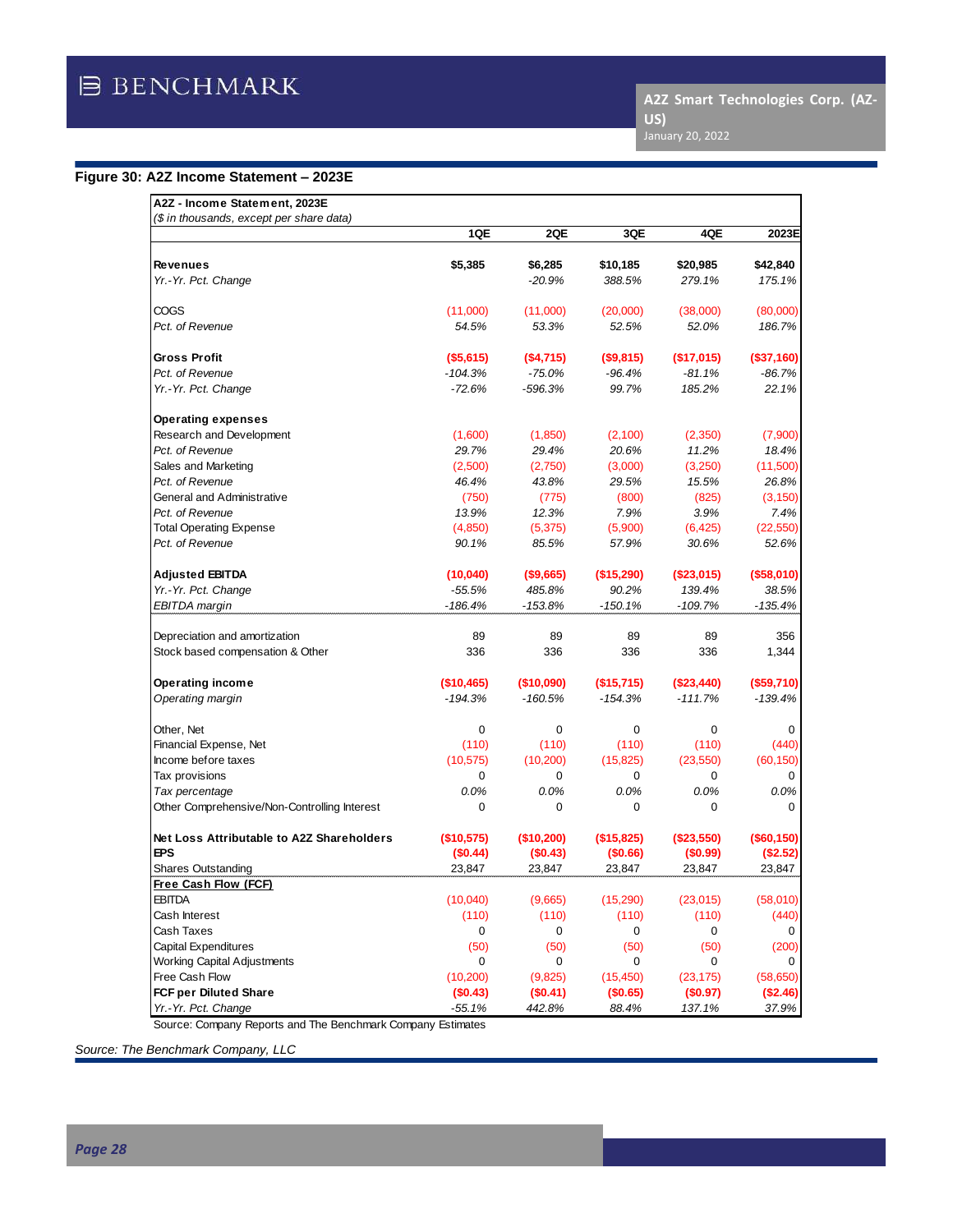**A2Z Smart Technologies Corp. (AZ-US)**

## **Figure 31: A2Z Income Statement – 2024E**

| A2Z - Income Statement, 2024E                               |            |            |             |            |              |
|-------------------------------------------------------------|------------|------------|-------------|------------|--------------|
| (\$ in thousands, except per share data)                    | 1QE        | 2QE        | 3QE         | 4QE        | 2024E        |
|                                                             |            |            |             |            |              |
| <b>Revenues</b>                                             | \$25.485   | \$32.985   | \$41,385    | \$53.685   | \$153.540    |
| Yr.-Yr. Pct. Change                                         | 373.3%     | 424.8%     | 306.3%      | 155.8%     | 258.4%       |
| COGS                                                        | (34,000)   | (34,000)   | (42,000)    | (50,000)   | (160,000)    |
| Pct. of Revenue                                             | 52.0%      | 51.5%      | 51.0%       | 50.8%      | 104.2%       |
| <b>Gross Profit</b>                                         | ( \$8,515) | (\$1,015)  | ( \$615)    | \$3,685    | ( \$6,460)   |
| Pct. of Revenue                                             | $-33.4%$   | $-3.1%$    | $-1.5%$     | 6.9%       | $-4.2%$      |
| Yr.-Yr. Pct. Change                                         | 51.6%      | $-78.5%$   | $-93.7%$    | $-121.7%$  | $-82.6%$     |
| <b>Operating expenses</b>                                   |            |            |             |            |              |
| Research and Development                                    | (2,200)    | (2,450)    | (2,700)     | (2,950)    | (10, 300)    |
| Pct. of Revenue                                             | 8.6%       | 7.4%       | 6.5%        | 5.5%       | 6.7%         |
| Sales and Marketing                                         | (4,000)    | (4,250)    | (4,500)     | (4,750)    | (17,500)     |
| Pct. of Revenue                                             | 15.7%      | 12.9%      | 10.9%       | 8.8%       | 11.4%        |
| General and Administrative                                  | (1,000)    | (1,025)    | (1,050)     | (1,075)    | (4, 150)     |
| Pct. of Revenue                                             | 3.9%       | 3.1%       | 2.5%        | 2.0%       | 2.7%         |
| <b>Total Operating Expense</b>                              | (7,200)    | (7, 725)   | (8,250)     | (8, 775)   | (31,950)     |
| Pct. of Revenue                                             | 28.3%      | 23.4%      | 19.9%       | 16.3%      | 20.8%        |
| <b>Adjusted EBITDA</b>                                      | (15, 290)  | ( \$8,315) | ( \$8,440)  | ( \$4,665) | ( \$36, 710) |
| Yr.-Yr. Pct. Change                                         | 52.3%      | $-14.0%$   | $-44.8%$    | $-79.7%$   | $-36.7%$     |
| EBITDA margin                                               | $-60.0\%$  | $-25.2%$   | $-20.4%$    | $-8.7%$    | $-23.9%$     |
| Depreciation and amortization                               | 89         | 89         | 89          | 89         | 356          |
| Stock based compensation & Other                            | 336        | 336        | 336         | 336        | 1,344        |
| Operating income                                            | (\$15,715) | (\$8,740)  | ( \$8, 865) | ( \$5,090) | (\$38,410)   |
| Operating margin                                            | $-61.7%$   | $-26.5%$   | $-21.4%$    | $-9.5%$    | $-25.0%$     |
| Other, Net                                                  | 0          | 0          | $\mathbf 0$ | 0          | 0            |
| Financial Expense, Net                                      | (110)      | (110)      | (110)       | (110)      | (440)        |
| Income before taxes                                         | (15, 825)  | (8,850)    | (8,975)     | (5,200)    | (38, 850)    |
| Tax provisions                                              | 0          | 0          | $\mathbf 0$ | 0          | $\Omega$     |
| Tax percentage                                              | 0.0%       | 0.0%       | 0.0%        | 0.0%       | 0.0%         |
| Other Comprehensive/Non-Controlling Interest                | 0          | $\Omega$   | $\Omega$    | 0          | $\Omega$     |
| Net Loss Attributable to A2Z Shareholders                   | (\$15,825) | (\$8,850)  | (\$8,975)   | (\$5,200)  | (\$38,850)   |
| <b>EPS</b>                                                  | (\$0.66)   | (\$0.37)   | (\$0.38)    | (\$0.22)   | (\$1.63)     |
| Shares Outstanding                                          | 23,847     | 23,847     | 23,847      | 23,847     | 23,847       |
| Free Cash Flow (FCF)                                        |            |            |             |            |              |
| <b>EBITDA</b>                                               | (15, 290)  | (8,315)    | (8, 440)    | (4,665)    | (36, 710)    |
| Cash Interest                                               | (110)      | (110)      | (110)       | (110)      | (440)        |
| Cash Taxes                                                  | 0          | 0          | 0           | 0          | 0            |
| <b>Capital Expenditures</b>                                 | (50)       | (50)       | (50)        | (50)       | (200)        |
| <b>Working Capital Adjustments</b>                          | 0          | 0          | 0           | 0          | 0            |
| Free Cash Flow                                              | (15, 450)  | (8, 475)   | (8,600)     | (4,825)    | (37, 350)    |
| <b>FCF per Diluted Share</b>                                | (\$0.65)   | (\$0.36)   | (\$0.36)    | (\$0.20)   | (\$1.57)     |
| Yr.-Yr. Pct. Change                                         | 51.5%      | $-13.7%$   | $-44.3%$    | $-79.2%$   | $-36.3%$     |
| Source: Company Reports and The Benchmark Company Estimates |            |            |             |            |              |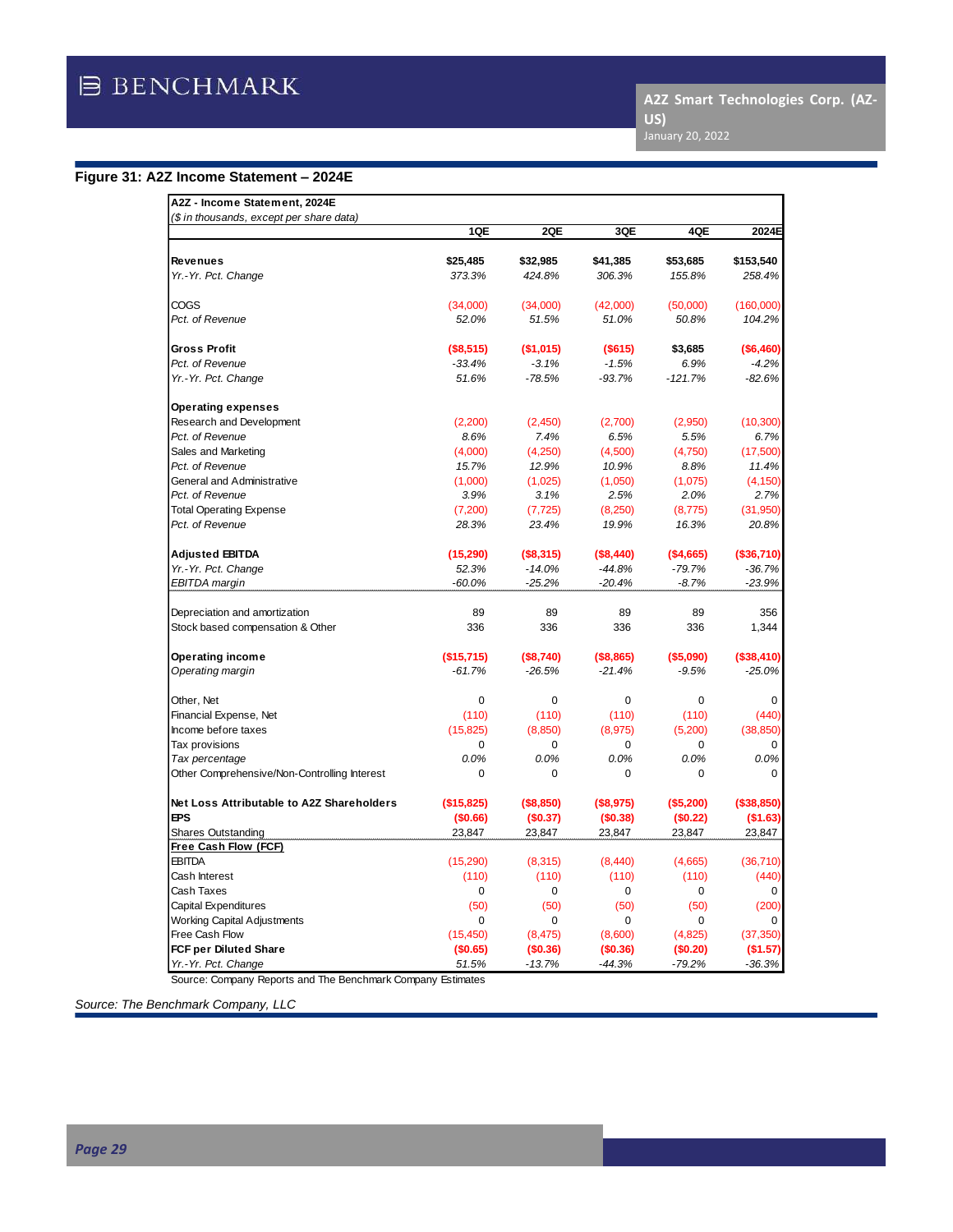# **Important Disclosures**

#### **Analyst Certification**

The Benchmark Company, LLC ("Benchmark") analyst(s) whose name(s) appears on the front page of this research report certifies that the recommendations and opinions expressed herein accurately reflect the research analyst's personal views about any and all of the subject securities or issues discussed herein. Furthermore, no part of the research analyst's compensation was, is, or will be, directly or indirectly, related to the specific recommendations or views expressed by the research analyst(s) in this research report.

## **Equity Research Ratings System**

#### **Firm-Wide Stock Ratings Distribution**

#### As of December 31, 2021

|      |     | <b>All Covered</b><br><b>Companies</b> |    | Investment<br><b>Banking</b><br><b>Clients</b> |
|------|-----|----------------------------------------|----|------------------------------------------------|
| Buy  | 269 | 81%                                    | 75 | 23%                                            |
| Hold | 59  | 18%                                    | 0  | 0%                                             |
| Sell | з   | 1%                                     | 0  | 0%                                             |

#### **Company Ratings**

- **Buy:** Stock is expected to outperform the analyst's defined Sector/Industry Index\* over the following 6 to 12 months.
- *Speculative Buy*: The stock has a market value below \$100M and/or a higher financial risk profile. It is expected to outperform the analyst's defined sector/industry index over the following 6 to 12 months.
- *Hold:* Stock is expected to perform in-line with the analyst's defined Sector/Industry Index\* over the following 6 to 12 months.
- **Sell:** Stock is expected to underperform the analyst's defined Sector/Industry Index\* over the following 6 to 12 months.

#### **Industry Ratings**

- *Overweight:* Analyst's defined Sector/Industry Index\* is expected to outperform the S&P 500 over the following 6 to 12 months.
- *Market Weight:* Analyst's defined Sector/Industry Index\* is expected to perform in-line with the S&P 500 over the following 6 to 12 months.
- *Underweight:* Analyst's defined Sector/Industry Index\* is expected to underperform the S&P 500 over the following 6 to 12 months.

#### **Benchmark Disclosures as of January 20, 2022**

| <b>Company</b>               | <b>Disclosure</b> |
|------------------------------|-------------------|
| A2Z Smart Technologies Corp. |                   |
| <b>NCR Corporation</b>       |                   |

#### **Research Disclosure Legend**

1. In the past 12 months, Benchmark and its affiliates have received compensation for investment banking services from the subject company.

**US)**

January 20, 2022

**A2Z Smart Technologies Corp. (AZ-**

- 2. In the past 12 months, Benchmark and its affiliates have managed or co-managed a public offering of securities for the subject company.
- 3. Benchmark and its affiliates expect to receive or intend to seek compensation for investment banking services from the subject company in the next three months.
- 4. The research analyst, a member of the research analyst's household, any associate of the research analyst, or any individual directly involved in the preparation of this report has a long position in the shares or derivatives of the subject company.
- 5. The research analyst, a member of the research analyst's household, any associate of the research analyst, or any individual directly involved in preparation of this report has a short position in the shares or derivatives of this subject company.
- $6.$  A member of the research analyst's household serves as an officer, director or advisory board member of the subject company.
- 7. As of the month end immediately preceding the date of publication of this report, or the prior month end if publication is within 10 days following a month end, Benchmark and its affiliates, in the aggregate, beneficially owned 1% or more of any class of equity securities of the subject company.
- 8. A partner, director, officer, employee or agent of Benchmark, or a member of his/her household, is an officer, director or advisor, board member of the subject company and/or one of its subsidiaries.
- 9. Benchmark makes a market in the securities of the subject company.
- 10. In the past 12 months, Benchmark, its partners, affiliates, officers or directors, or any analyst involved in the preparation of this report, has provided non-investment banking securities-related services to the subject company for remuneration.
- 11 In the past 12 months, Benchmark, its partners, affiliates, officers or directors, or any analyst involved in the preparation of this report, has provided non-securities related services to the subject company for remuneration.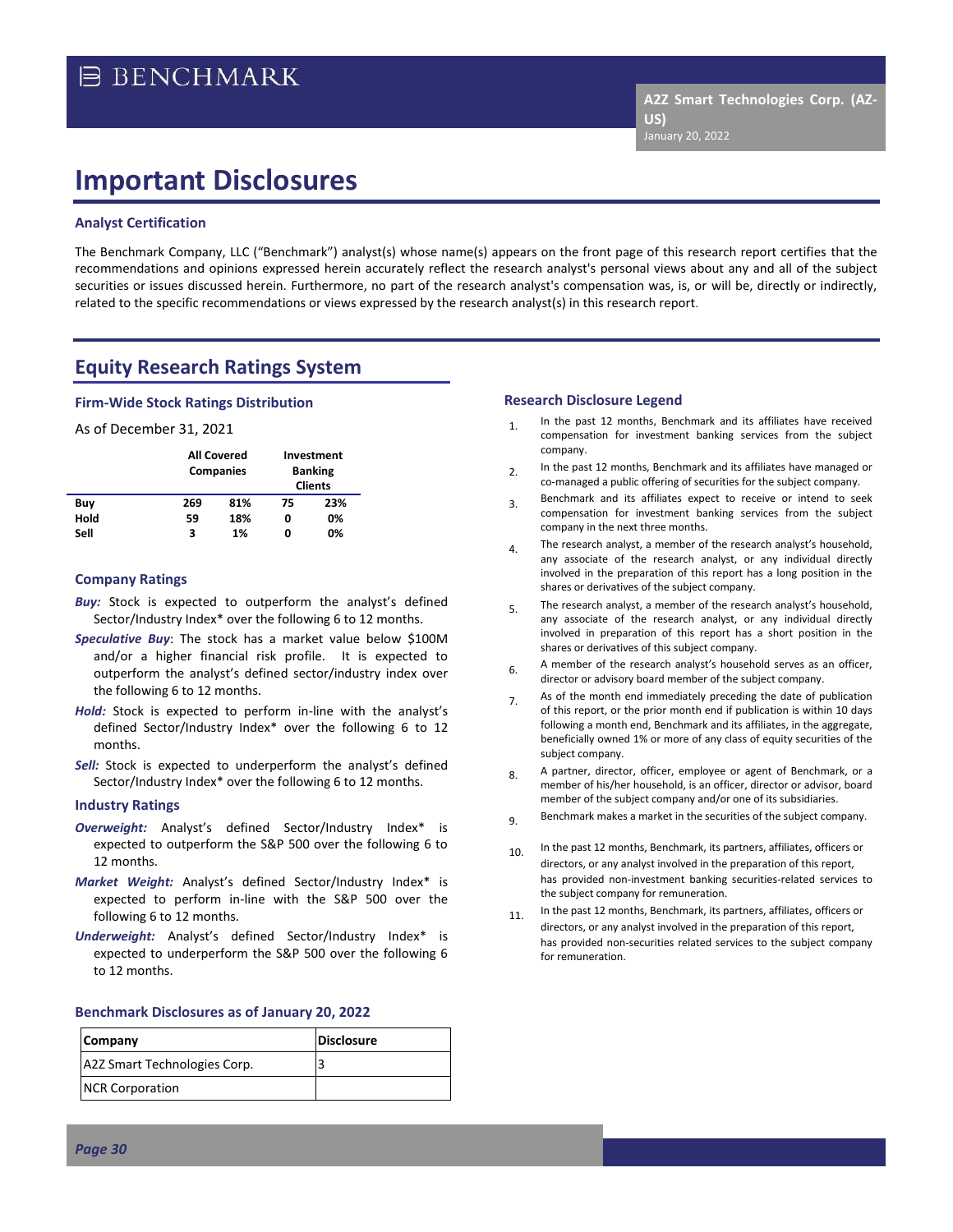## **B BENCHMARK**

**A2Z Smart Technologies Corp. (AZ-US)** January 20, 2022

#### **Investment Risk**

There are a multitude of risks we see A2Z facing as they begin their journey in a relatively nascent marketplace. Although they already have 1 commercial order for \$6 million and 3 pilots signed, there is no guarantee that they will be successful in winning new business or expanding existing relationships. There is also substantial competition in the space, with established big names and new startups entering on a regular basis. COVID-19 has created substantial headwinds for the entire industry as well. Even with some initial wins on the books, A2Z is still effectively in start-up mode and will likely require additional capital infusions to fund growth. And, As is often the case in newly created, earlystage markets, valuation remains highly subjective.

#### **Valuation Methodology**

As is often the case in newly created, early-stage markets, valuation remains highly subjective. If public estimates are accurate, Caper was acquired by Instacart for ~35x revenue. We also believe Standard Cognition and Tracxpoint carry private valuations north of \$1 billion. However, there are no real public yardsticks by which to compare A2Z, and thus we are left to rely on an EV/Revenue multiple based off of a model that has a multitude of unknown variables around order size, timing and SaaS uplift. While growth multiples have come in substantially, most of our broader streaming, early stage and SaaS-exposed companies still tend to trade in a range of 4-6x. As such, we are ascribing a 5x 2024E revenue multiple to arrive at our \$18 per share price target. We note that our target does not include any incremental value from the other A2Z business segments, which we view as free as optionality.

#### **Price Charts**

Benchmark's disclosure price charts are updated within the first fifteen days of each new calendar quarter per FINRA regulations. Price charts for companies initiated upon in the current quarter, and rating and target price changes occurring in the current quarter, will not be displayed until the following quarter. Additional information on recommended securities is available on request.





### **General Disclosures**

This publication does not constitute an offer or solicitation of any transaction in any securities referred to herein. Ratings that use the "Speculative" risk qualifier are considered higher-risk. Any recommendation contained herein may not be suitable for all investors.

The Benchmark Company, LLC makes every effort to use reliable, comprehensive information, but we make no representation that it is accurate or complete. We have no obligation to tell you when information in this report changes apart from when we intend to discontinue research coverage of a subject company.

Although the information contained in the subject report has been obtained from sources we believe to be reliable, its accuracy and completeness cannot be guaranteed.

This publication and any recommendation contained herein speak only as of the date hereof and are subject to change without notice. The Benchmark Company, LLC and its affiliated companies and employees shall have no obligation to update or amend any information herein.

This publication is being furnished to you for informational purposes only and on the condition that it will not form a primary basis for any investment decision. Each investor must make its own determination of the appropriateness of an investment in any securities referred to herein based on the legal, tax and accounting considerations applicable to such investor and its own investment strategy. By virtue of this publication, none of The Benchmark Company, LLC or any of its employees shall be responsible for any investment decision.

This report may discuss numerous securities, some of which may not be qualified for sale in certain states and may therefore not be offered to investors in such states.

The "Recent Price" stated on the cover page reflects the nearest closing price prior to the date of publication.

For additional disclosure information regarding the companies in this report, please contact The Benchmark Company, LLC, 150 East 58th Street, New York, NY 10155, 212-312-6770.

The Benchmark Company, LLC is not in any way affiliated with or endorsed by the Menlo Park, California venture capital firm Benchmark Capital.